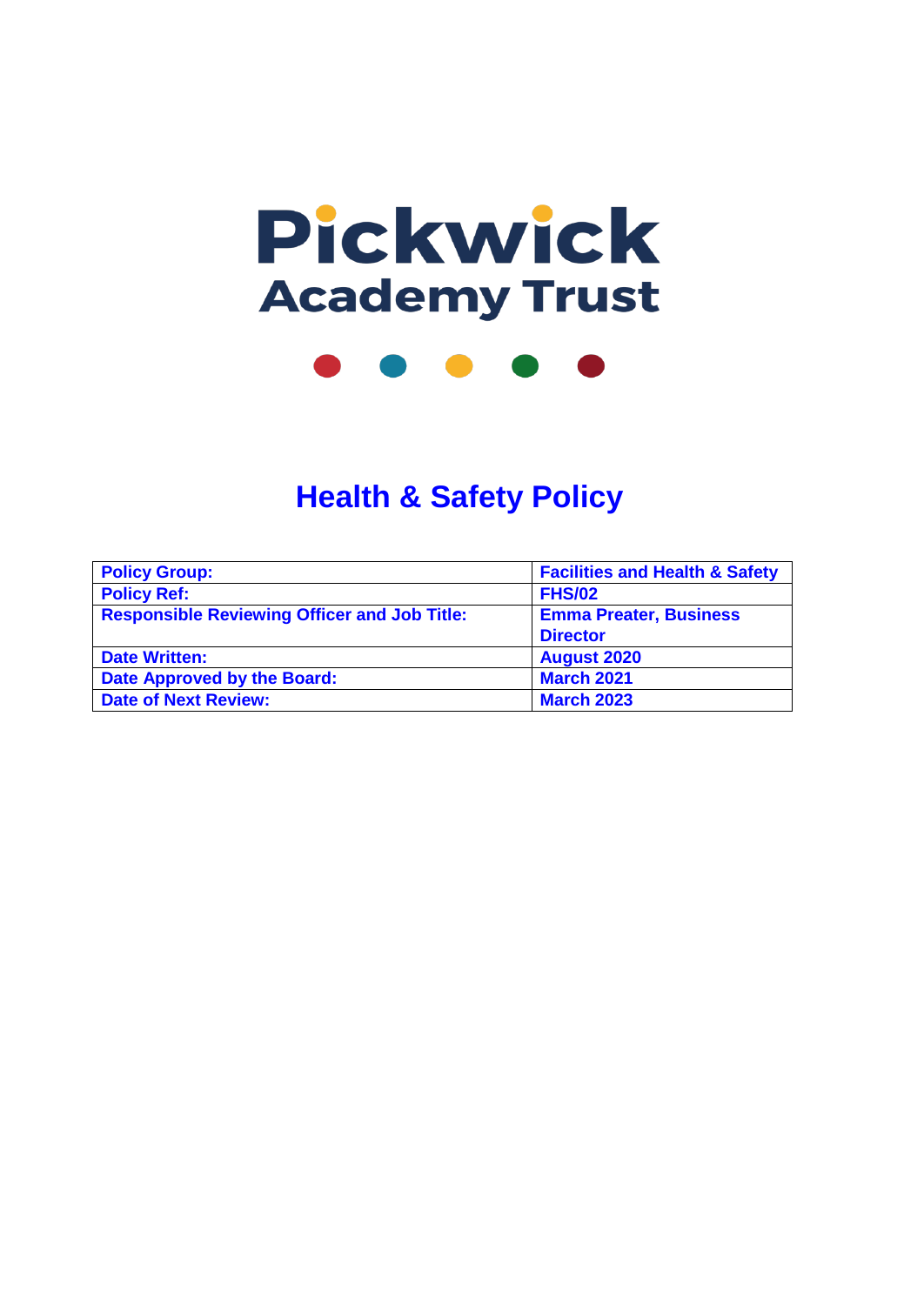#### **1. Introduction**

The foundation of health and safety management in the workplace is an organisation's health and safety policy. This document contains a statement of commitment issued by the Board, outlines organisational responsibilities for delivering health and safety in the business and details the processes and procedures, which are implemented. It applies to The Board of Trustees, the local governance committees all staff, pupils and visitors.

This policy will be split into three sections: -

- A policy statement a statement of commitment to H  $\&$  S by the Board, which is signed by the CEO and the Chair of the Board.
- Organisation of Health and Safety roles and responsibilities that form the framework for a systematic management process.
- Arrangements the processes and procedures that support the objectives and deliver a healthy, safe and risk-managed environment irrespective of the prevailing conditions at the time.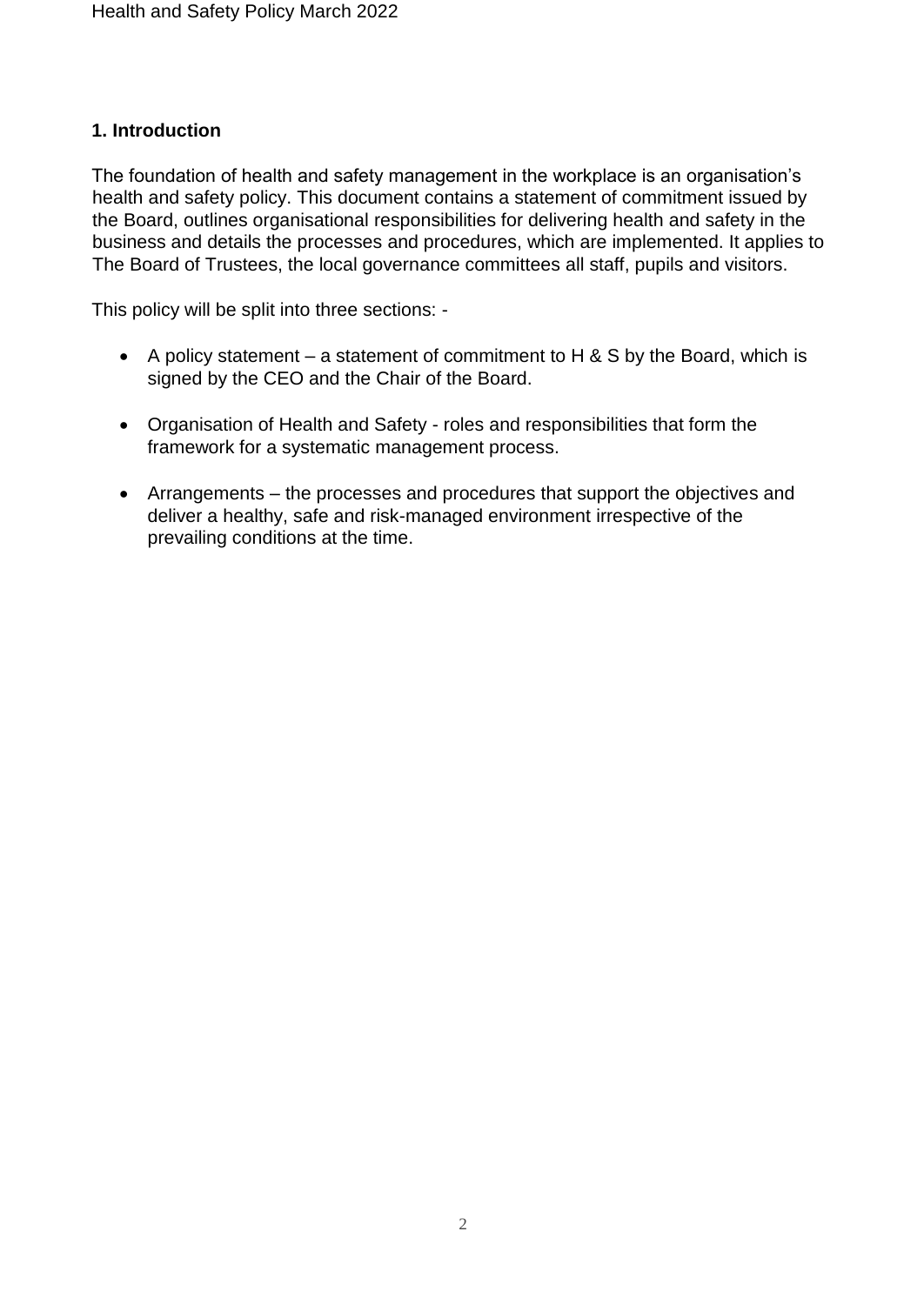# **2. Purpose and Scope - Part 1 - Statement of Intent**

- a. Pickwick Academy Trust (PAT) is an organisation that not only complies with, but also demonstrates a commitment to the systematic management of Health & Safety (H & S) throughout all areas of its business. The Board of Trustees seek to promote a safe culture in all employees and recognise Health and Safety as a mutual objective for them both. Therefore, it is the duty of the Board to secure as far as is reasonably practicable, the health, safety and welfare of employees, pupils and visitors alike, as far as they come into contact with the trust premises or any of its activities, both during the normal day to day running of the schools and offices across the trust and throughout times of local or national emergency such as the COVID 19 pandemic.
- b. **Aims**: The Board of Trustees will demonstrate their commitment to Health and Safety, in particular the basic requirements of section 2 of the Health and Safety at Work Act and the additional requirements of the Management of Health and Safety at Work regulations by:
	- Aiming to provide a safe, healthy and inclusive working and learning environment for staff, pupils and visitors that maintains and promotes the wellbeing of staff in line with the trust Wellbeing policy
	- Maintaining a progressive interest in Health and Safety, which is supported by the services of external Health and Safety consultants.
	- Ensuring that all staff are enabled to perform their role safely by providing regular, relevant training and supervision, and updates in areas such as First Aid, Fire Training and general Health and Safety awareness.
	- Holding a suite of relevant, compliant and easily accessible H & S policies and procedures which all staff will abide by in support of the Board of Trustees fulfilling its aims and to ensure that the health and safety of pupils, staff and visitors is safeguarded.
	- Investing in sufficient resources to enable commitment to both internal and external audit on a regular basis, ensuring robust risk assessments, prevention checks and emergency procedures are in line with statutory requirements and in place at every school.
	- Consulting and involving employees in Health and Safety matters wherever possible.
	- Receive and review reports on H&S and challenge remedial activities where necessary.
- c. The Board of Trustees believes that the prevention of incidents, accidents, injury or loss is essential to the efficient operation of the trust and the good education of its pupils
- d. The Board of Trustees will, through the establishment of appropriate arrangements and resources, take all reasonable steps to identify hazards and reduce them to a minimum. All staff and pupils must appreciate that their own safety and welfare and that of others depends on individual conduct and vigilance while on the Trust premises or while taking part in external Trust activities. This includes the requirement to report any concerns that they have to a member of the Senior Leadership Team.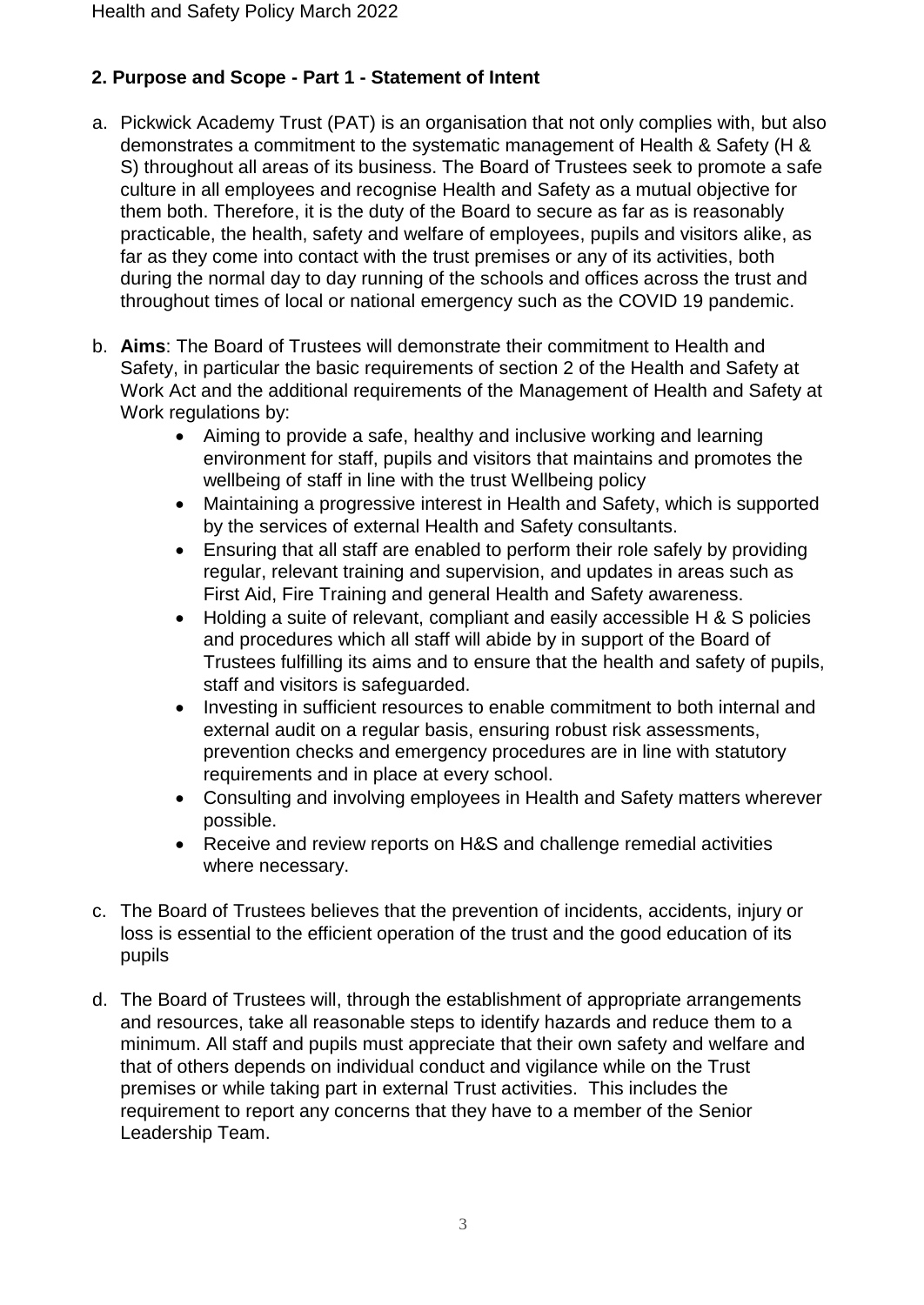- e. The Board recognise that Local Governance Committees (LGCs) have a vital role in ensuring policy compliance by:
	- Putting in place monitoring arrangements and identifying risks associated with Health and Safety at their school.
	- Supporting resource allocation to improve Health and Safety.
- f. As visitors to sites, LGC members will also take responsibility for their own safety and follow the necessary health and safety arrangements.
- g. The Board also expect that visitors will conduct themselves in a manner in accordance with the duties of staff when engaged in activities associated with the school whether on or off site.
- h. The Health and Safety policy will be reviewed every year.

CEO: CEO: Chair of Board:

Date: Date: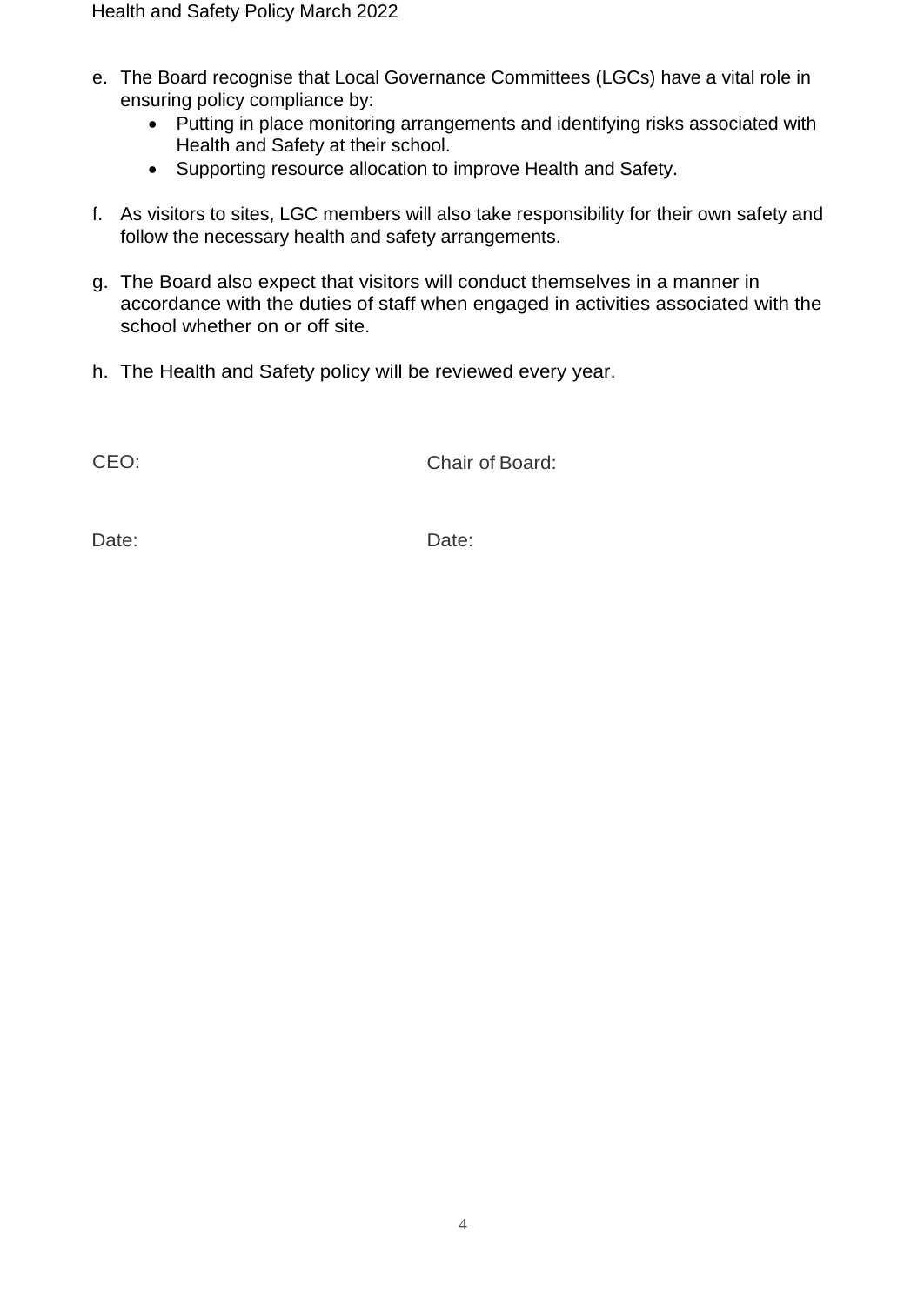# **3. Part 2 - Responsibilities and Accountabilities for Health and Safety**

# **Employer's duties:**

- Every employer shall ensure, so far as is reasonably practicable, the health, safety, and welfare at work of their employees. This duty extends to the provision of plant and systems of work that are, so far as is reasonably practicable, safe and without risks to health and the provision of such information, instruction training and supervision as is necessary to ensure, so far as is reasonably practicable, the H & S at work of employees. (Section 2)
- Every employer shall conduct their undertaking in such a way as to ensure, so far as is reasonably practicable, that persons not in their employment who may be affected thereby are not exposed to risks to their health or safety.

#### **Employee's duties:**

Every employee has a duty, while at work:

- To take reasonable care for their own health and safety and of other persons who may be affected by their acts or omission at work. This includes mental health.
- To co-operate with the employer so far as is necessary to enable the employer or any other person to comply with a duty or requirement imposed by health and safety law.
- To take responsibility for their own work-life balance and take active steps to manage, and where possible, pre-empt any issues, being mindful of their behaviour as a role model for others and discuss any issues relating to stress, workload or wellbeing with their line manager.

(Extract from Health and Safety at Work Act 1974)

**So far as is reasonably practicable** is a term encountered throughout health and safety laws. It recognises that a balance needs to be achieved between the degree of risk in a particular job or workplace against the time, cost, and physical difficulty of taking measures to avoid or reduce the risk. However, except where these factors are out of proportion compared to the degree of risk, the measures should always be taken

(Extract taken from HSE Website [http://www.hse.gov.uk/youngpeople/law/hsaw.htm\)](http://www.hse.gov.uk/youngpeople/law/hsaw.htm))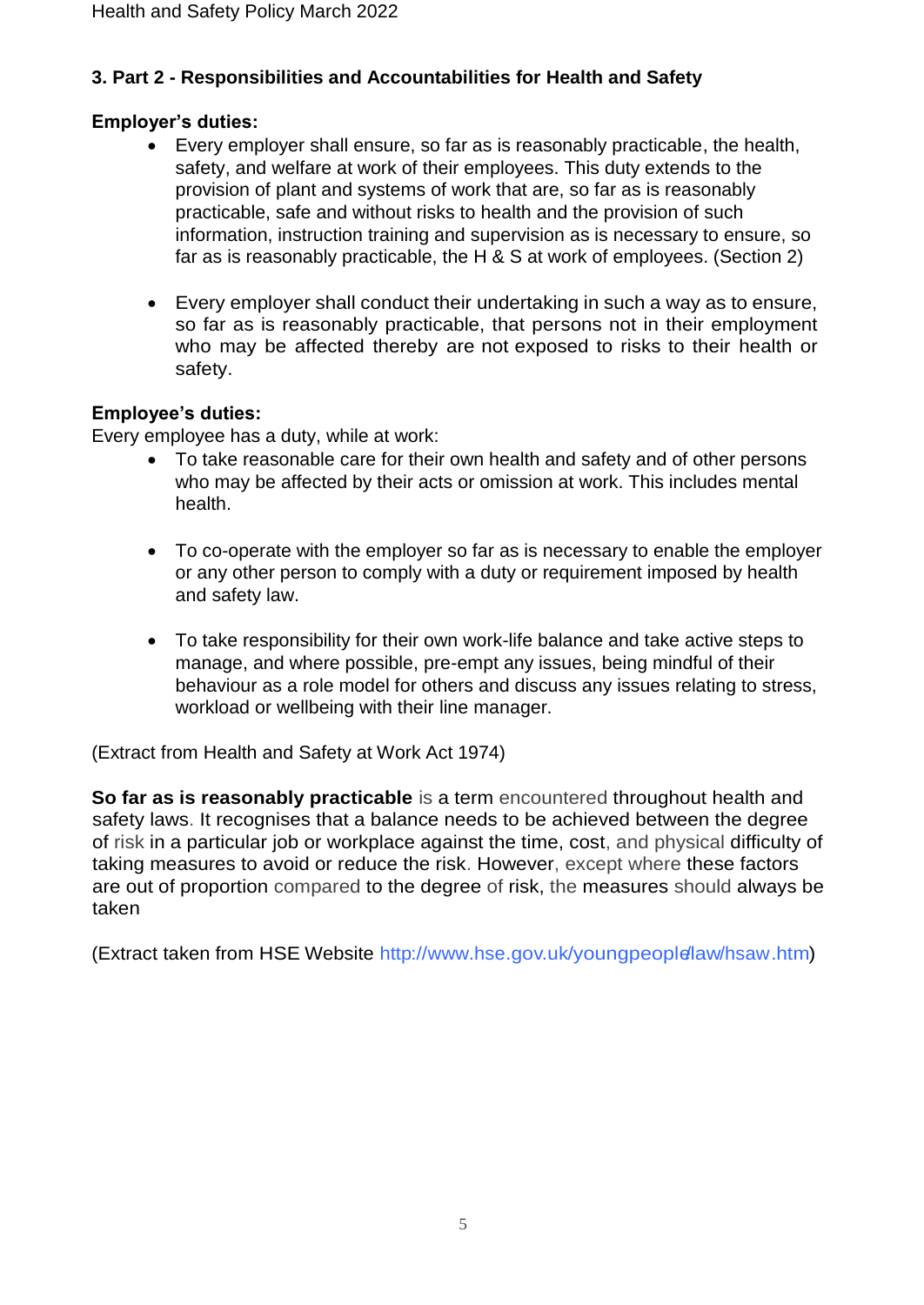# **3.1 Pickwick Academy Trust Organisation Chart for Health and Safety**



# **3.2 The Duties of the Board of Trustees**

#### **a. Duty to manage risk to H & S**

- In the discharge of its duty the Board of Trustees alongside the Chief Executive Officer and any delegation to the Executive team, in consultation with the Headteachers and Heads of School and with the support of Local Governance Committees, will:
	- o Make itself familiar with health, safety and welfare advice and guidance provided by the Department for Education through information provided to the Board by the Executive Team.
	- o Ensure that there are effective and enforceable policies for the provision of health and safety (including work related mental health) throughout the Trust and that these comply with legislative requirements including the Health and Safety at Work Act.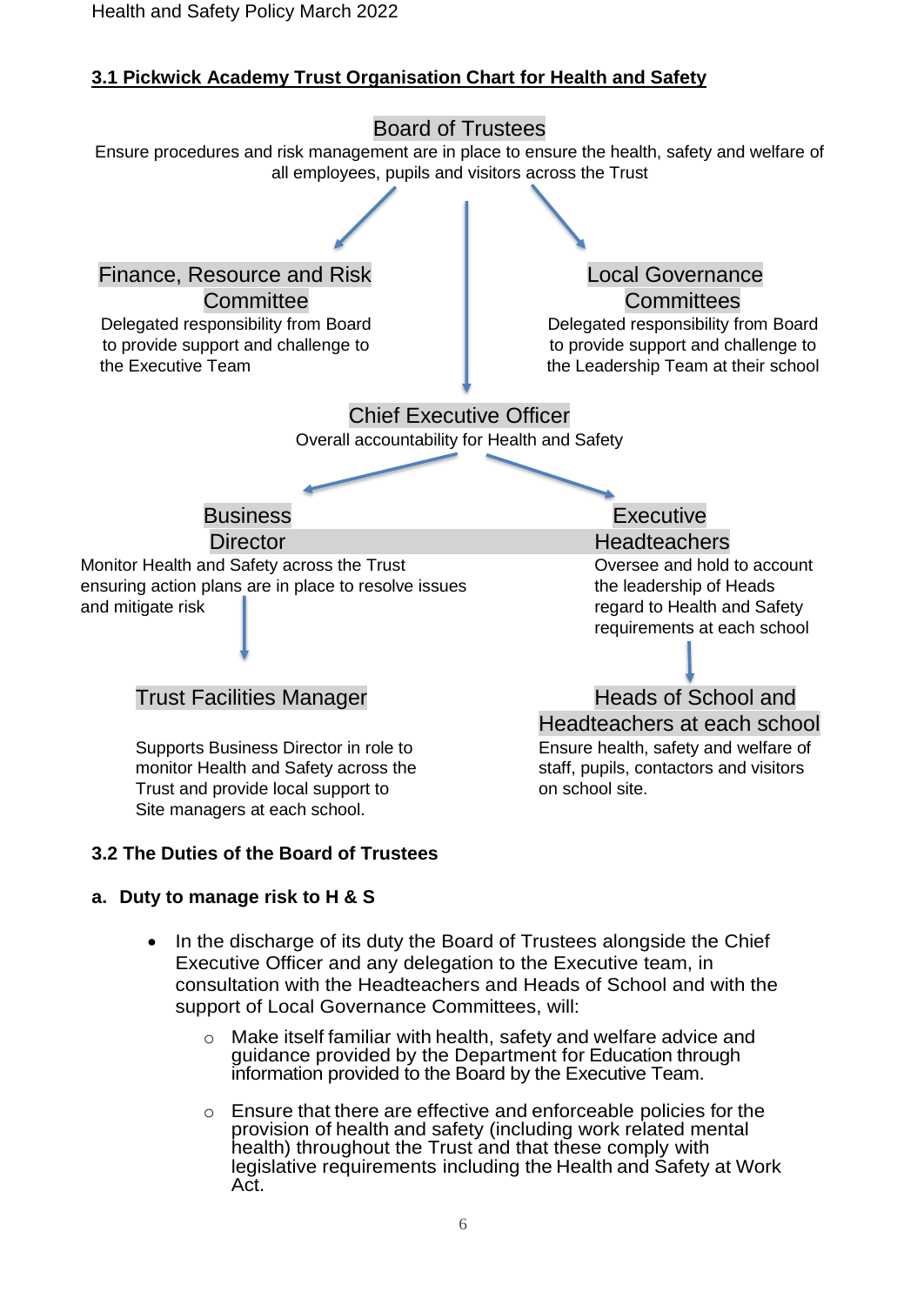- o Periodically assess the effectiveness of this policy and others related to Health and Safety (H&S) and ensure that any necessary revisions aremade
- o Confirm through reports from Executive team the identity and evaluation of all risks relating to;
	- Pupils, staff, visitors and contractors
	- **•** The premises
	- **·** Trust activities
	- Trust-sponsored events
	- Trust assets e.g. Minibus
- o Establish an effective management structure, assign duties to key individuals as part of policies and monitor the performance of said individuals on Health and Safety matters.
- o Provide support and challenge during times of local or national emergency that may impact on the ability to continue to deliver the key business of education

#### **b. Duty to provide a safe working environment**

- In particular the Board of Trustees with support from LGC's undertakes to provide:
	- o A safe place for staff and pupils to work including safe means of entry and exits
	- o Plant, equipment, and systems of work which are safe
	- o Safe arrangements for the handling, storage and transport of articles and substances
	- o Safe and healthy working conditions which take account of all appropriate:
		- Statutory requirements
		- Codes of practice whether statutory or advisory
		- Guidance whether statutory or advisory
	- o Necessary safety and protective equipment and clothing together with information on its use
	- o Adequate welfare facilities.

#### **c. Duty to provide training and information**

- So far as is reasonably practicable the Board of Trustees, through the Executive Team, Heads of School or Headteachers, and with support from LGCs, will receive information to confirm that all staff, including Trust staff working from different sites, temporary and voluntary staff, helpers and those on fixed-term contracts, to receive:
	- o This policy and others relating to H&S that are relevant to an individual's role/site
	- o All other relevant health, safety and welfare matters including procedures and safe systems of work.
	- o Supervision, induction, training, and instruction so that all governors, staff (including any on secondment or supplied through a third-party arrangement), and pupils can perform their Trust-related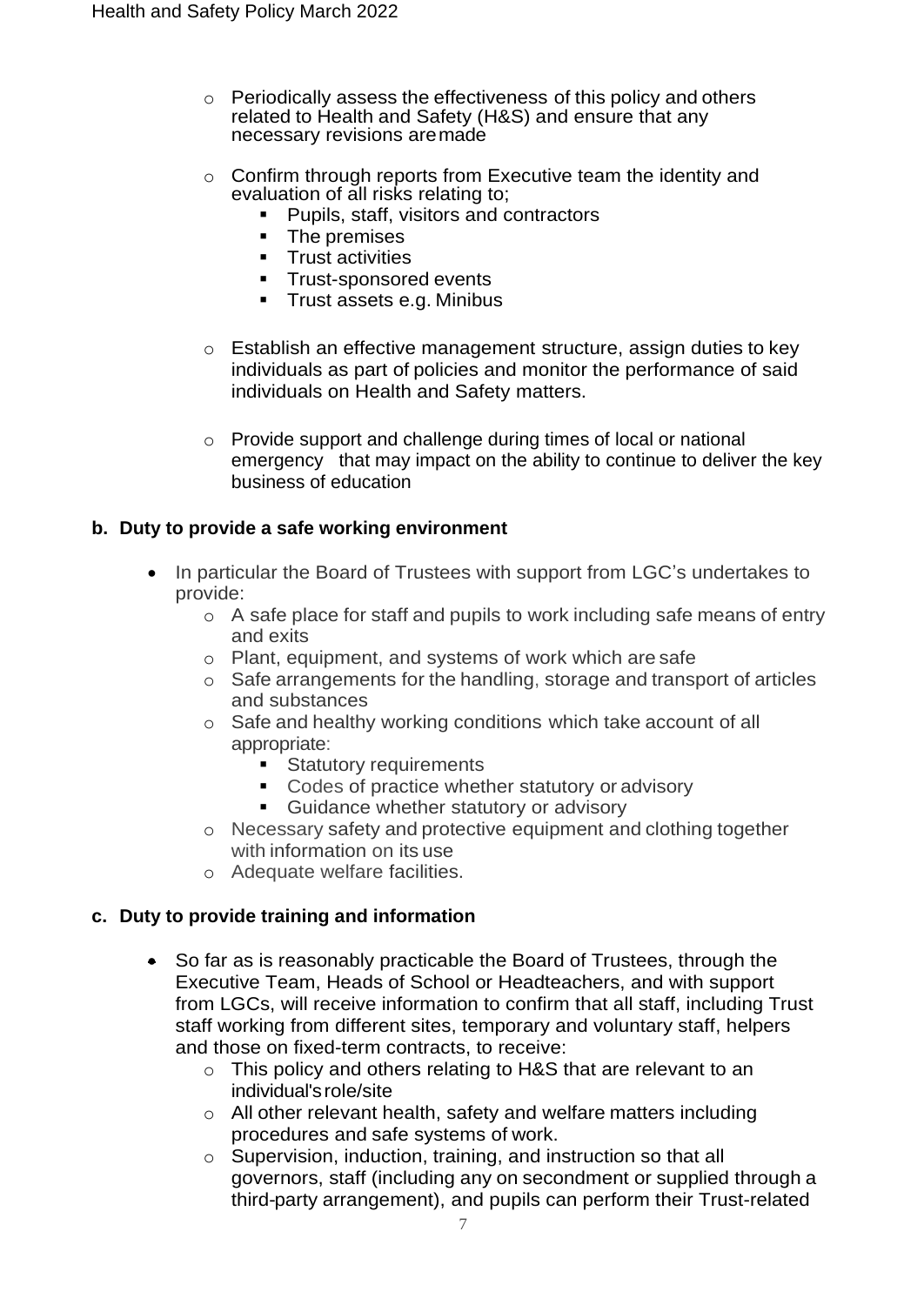activities in a healthy and safe manner. All staff will be expected to undertake health and safety training which is appropriate to their duties and responsibilities.

- Wherever training is required by statute or considered necessary for the safety of staff, pupils, and others, then the Board of Trustees will ensure, within the financial resources available, that such training is provided.
- Pupils will receive such training as considered appropriate to the Trust related activities which they are carrying out.
- All training will be regularly updated. Where Trust staff have cause to work from other sites (i.e. not their normal base) they must receive the necessary induction to ensure their safety is maintained in new environments.
- Information is made available in appropriate media, at all sites.

# **3.3 The Duties of the Chief Executive Officer**

- a. The CEO has overall accountability for Health and Safety.
- b. As well as the general duties, which all members of staff hold, the CEO is responsible for ensuring, through the Executive Team, that Headteachers and Heads of School and others associated with Health and Safety are aware of the requirements of this policy and that the necessary arrangements are in place.
- c. The CEO, alongside the members of the Executive Team, is responsible for determining the Trust strategy and ensuring business continuity in times of local or national emergency which may impact on the ability of the trust to deliver the key business of education.

# **3.4 The Duties of the Business Director.**

- a. Monitoring the standards of health and safety throughout the Trust, including all Trust-based activities
- b. To work with the trust consultants for Health and Safety, Risk Protection Arrangement Risk assessors and the Trust Facilities Manager to ensure that:
	- relevant policies are developed or updated to ensure compliance with the relevant legislation and robust procedures are in place and communicated at each school
	- guidance and training are provided to staff at each academy which supports the trust in its aim to absorb Health and Safety, as well as welfare, as part of its culture.
- c. To regularly receive information regarding the latest Health and Safety position at each site, covering compliance, training and areas of risk, and report the issues along with an action plan to the trustees three times a year.
- d. To assist the CEO in determining the Trust strategy and monitoring the impact of business continuity plans in times of local or national emergency which may affect the ability of the trust to deliver the key business of education.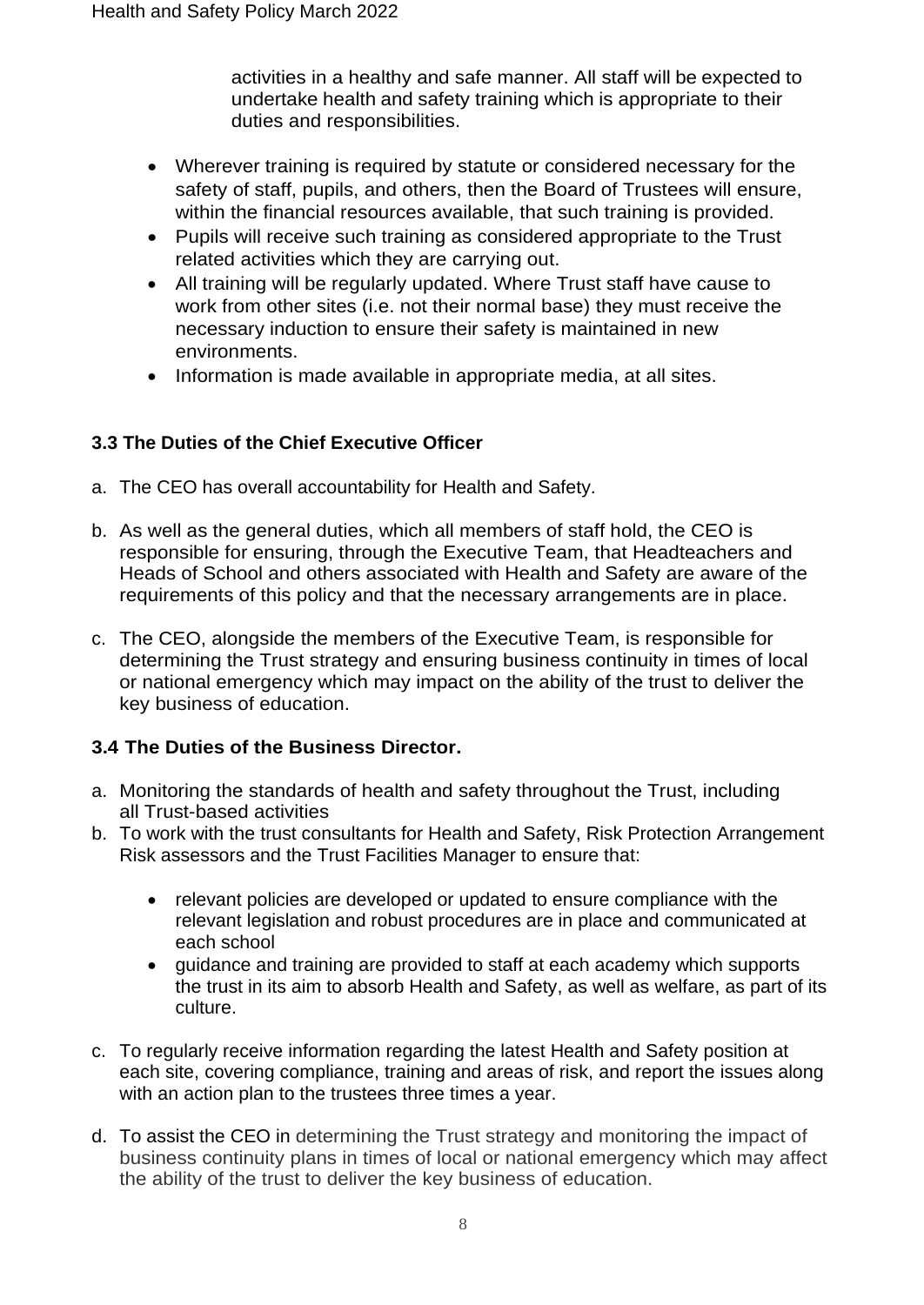# **3.5 Duties of the Finance, Resources and Risk Committee**

a. The Finance, Resources and Risk Committee is authorised by the Trust Board to undertake activities regarding the monitoring and review of Health and Safety issues.

#### **3.6 Duties of the Local Governance Committee**

a. The Local Governance committees at each school will:

- Monitor the Health & Safety policy, action plans and standards of maintenance of the school premises
- Hold Head to account for ensuring children and adults are safe in school
- Nominate a Health and Safety governor to attend regular meetings with the Headteacher and with the Trust Facilities Manager three times a year
- Provide support and challenge to their Headteacher during times of local or national emergency that may impact on the ability of the school to continue to deliver the key business of education

# **3.7 Duties of Executive Headteacher**

- a. Oversee and hold to account the leadership of Headteachers and/or Heads of School within the MAT
- b. Monitor each school's Health and Safety Audit, reporting any concerns to the person with responsibility for Health and Safety at each school and to the Executive Team.
- c. Ensure that pupils in the school enjoy a safe and secure school environment in which standards of behaviour encourage learning and the social development of children
- d. Ensure Health & Safety procedures and policies are in place and followed appropriately.
- e. Support the work of the Business Director and prioritise resource allocation accordingly.
- f. To assist the CEO in determining the Trust strategy and ensuring business continuity at school level in times of local or national emergency which may impact on the ability of the trust to deliver the key business of education.

# **3.8 The Duties of Headteachers.**

- a. 'Headteachers' is a term used to describe the senior leadership team (SLT) in the organisation. It will include but may not be limited to the Headteacher, Heads of Schools, Deputy Headteachers, Assistant Headteachers
- b. As well as the general duties which all members of staff hold, the Headteachers have responsibility for the day-to-day maintenance and development of safe working practices and conditions for teaching staff, nonteaching staff, ancillary staff, pupils, visitors and any other person using the premises or engaged in activities sponsored by the Trust and will take all reasonably practicable steps to achieve this end through, senior members of staff, teachers and others as appropriate.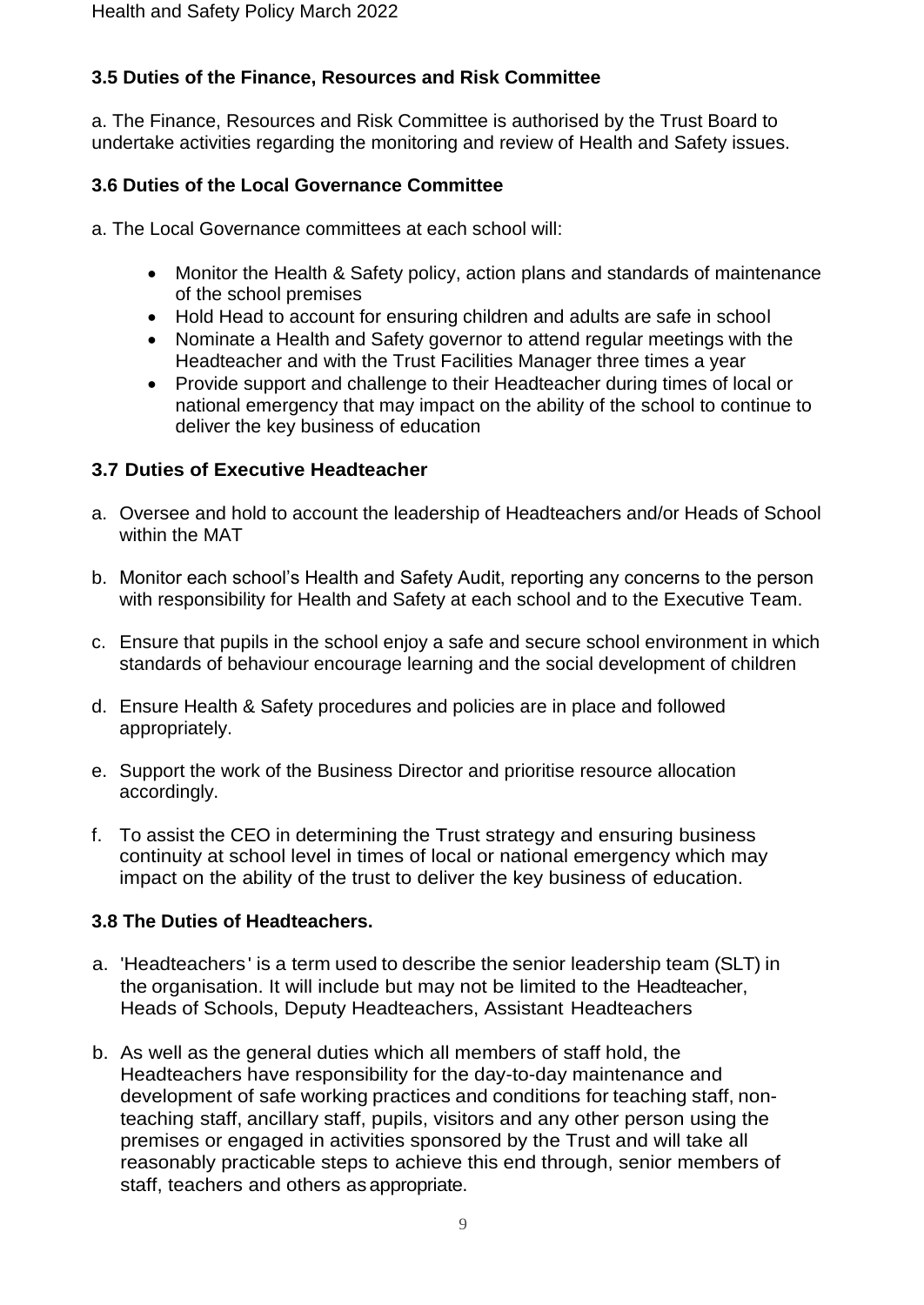- c. The Headteachers are required to take all necessary and appropriate action to ensure that the proper health, safety and welfare standards are maintained at all times.
- d. The Headteacher will, on a day-to-day basis, be responsible for:
	- Ensuring, at all times whether on or off site or on Trust visits, the health, safety and welfare of staff, pupils and others using the Trust premises or facilities or services or attending or taking part in Trust-sponsored activities and where there are gaps identified take necessary steps to mitigate risks.
	- Ensuring safe working conditions of the Trust premises, facilities, and assets
	- Ensuring that all staff and volunteers receive an induction to Health and Safety on their first day, in accordance with the trust Induction policy timescale and checklist.
	- Ensuring safe working practices and procedures so that all risks are controlled including those relating to emergencies first aid and lone working
	- Encouraging staff, pupils, and others to promote a safety culture within all schools
	- Ensuring a system of risk assessment is in place to allow the continuous management and prompt identification of potential hazards and, where appropriate, ensure that the Board of Trustees, through the Executive Team, are made aware of the findings and that regular reviews of risk assessments are carried out.
	- Through a Training Needs Analysis process identifying and planning the training of staff and pupils and ensure, within the financial resources available, that all members of staff and pupils who have identified training needs receive adequate and appropriate training and instruction in health and safety matters
	- Ensuring that any defects in the premises, its plant, equipment, or facilities, which relate to or may affect the health and safety of staff, pupils and others are made safe in a timescale commensurate to the risk
	- Ensuring that incidents are reported, collate accident and incident information for reporting and when necessary, carry out accident and incident investigations, monitor trends, both in numbers and areas at the school and ensure that procedures are revised to reduce areas of concern.
	- Following internal processes for the reporting of incidents by staff, pupils, and visitors; and, where relevant, report incidents in line with statutory duties e.g. RIDDOR/HSE.
	- Monitoring the standards of health and safety including all Trust-based activities
	- Monitoring the management structure, in consultation with the LGC
	- Consulting with members of staff, including Trade Union safety representatives, on health and safety issues
	- Where appropriate putting place necessary arrangements for the welfare of animals and compliance with DEFRA requirements.
	- Ensuring staff are assigned the responsibility to regularly check and confirm the contents of all first aid boxes and that the names and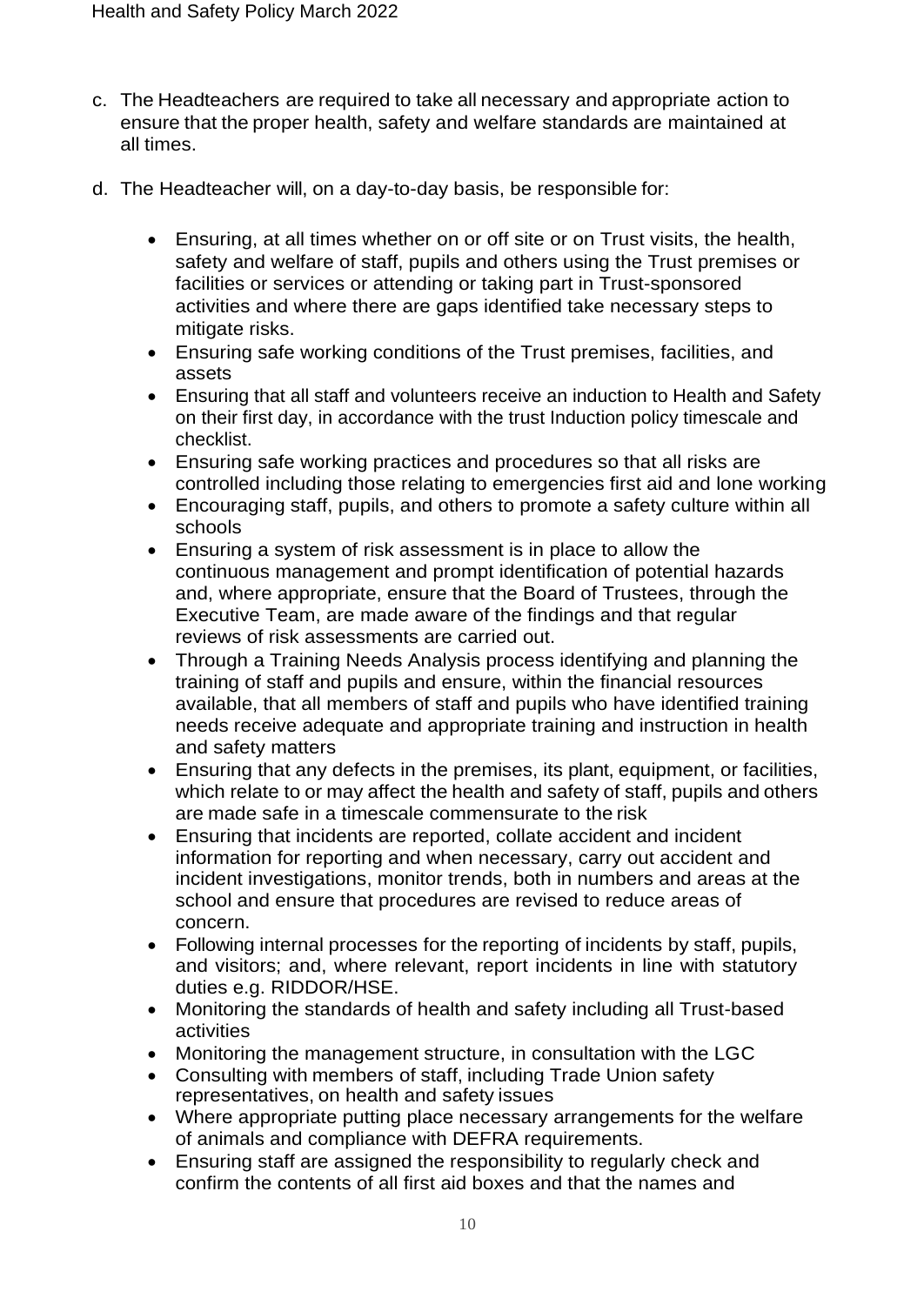availability of qualified first aiders are shared at key points around the school.

- Ensuring staff, pupils and visitors are aware of systems in place for first aid and that first aiders are available at all times.
- Where appropriate putting in place necessary personal protective equipment through the risk assessment process, remembering that PPE should be the last option of risk reduction.
- Ensuring that arrangements are in place to obtain and share information with relevant staff and suitable individuals. This will include information and plans for children with medical needs in accordance with the Data Protection Act 2018. More information can be found in the Medical Needs policy at each school.
- Ensuring that site security and safety is maintained and fire alarms and other infrastructure is tested and maintained and fire evacuation procedures are in place, tested , reviewed and all staff are made aware of any changes.
- Ensuring hazardous materials are used safely, appropriately stored and disposed of and that appropriate COSHH records are kept and can be accessed when necessary.
- Ensuring that arrangements are in place for the maintenance and inspection of equipment in line with manufacturer's guidelines and statutory requirements
- Ensuring that staff under their direct responsibility receive appropriate safety instruction when operating from other sites
- Ensuring that strategic plans for business continuity are delivered in the school in times of local or national emergency to reduce the impact on the ability of the school to deliver the key business of education

# **3.9 The Duties of the Trust Facilities Manager**

- a. The Trust Facilities Manager provides a supporting role to the Business Director by:
	- Reviewing, assisting and supporting the management of health and safety across the trust
	- Assisting in reviews of Health and Safety policies and documentation
	- Attending school health and safety meetings with local Premises/ Business managers and the nominated member of the Local Governance Committee three times a year
	- Review school Health and Safety procedures and documentation three times a year alongside a walk of the school site.
	- Providing support on a day to day basis to school Premises Managers
	- Ensuring Health and Safety knowledge is up to date by attending professional development courses and reading relevant literature
	- Assisting in the review of adherence to strategic plans from a Health and Safety perspective when in place at a Trust school and providing support to a schools Premises Manager

# **3.10 The Duties of supervisory staff**

a. Supervisory staff is a term used to define those staff who, in addition to the general duties which all members of staff have are directly responsible to the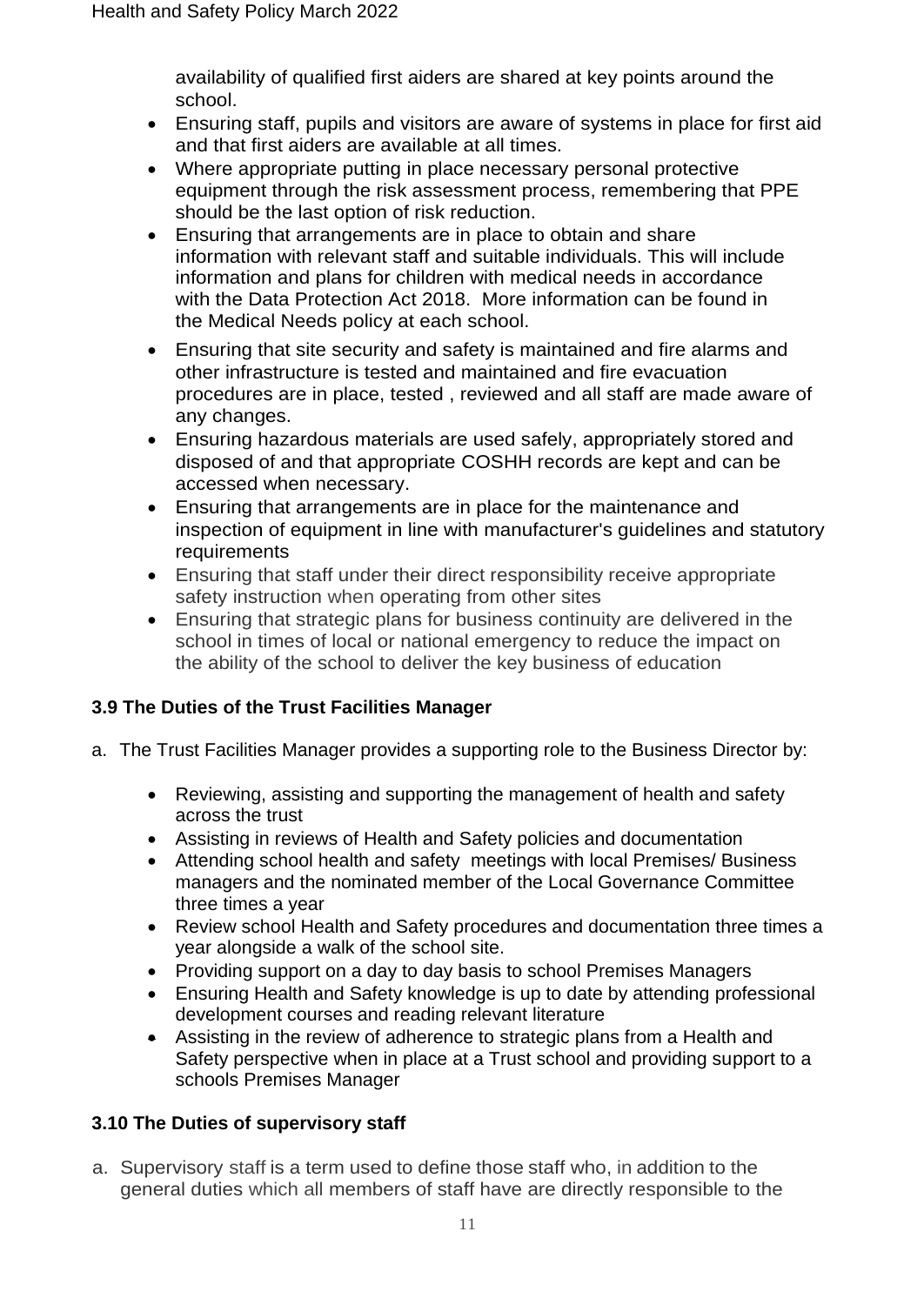Headteachers or the member of staff nominated by the Headteachers, to have overall day-to-day responsibility for the implementation and operation of the Trust's policy within their relevant departments and areas of responsibility. This will include teachers, teaching assistants, the lunchtime team, and the admin team. This includes all line managers who have a duty of care to their direct reports

- b. As part of their day-to-day responsibilities they will ensure that:
	- Safe methods of working exist and are implemented throughout their area of responsibility in accordance with this policy
	- Health and safety regulations, rules, procedures, and codes of practice are being applied effectively whether on or off site on Trust visits and in all weather conditions
	- Staff, pupils, and others under their jurisdiction are instructed in safe working practices in accordance with the appropriate risk assessments
	- New employees working within their area are given instruction in safe working practices and are briefed in accordance with this policy and the trust Induction policy timetable and checklist.
	- Risk assessments are conducted and recorded in their area of responsibility as required by the Headteachers oras necessary
	- Regular safety inspections are made and recorded of their area of responsibility as required by the Headteachers or as necessary
	- Positive, corrective action is taken where necessary to ensure the health and safety of all staff, pupils and others and statutory checks are made and recorded
	- All plant, machinery, and equipment in the department in which they work is adequately guarded, in safe working order and restricted to authorised persons only
	- Appropriate protective clothing and equipment, first aid and fire appliances are provided and readily available in the department in which they work
	- The relevant person responsible for COSHH risk assessments is advised of Hazardous and highly flammable substances in the department in which they work. These items are correctly stored and labelled, the required PPE is worn and exposure is minimised and controlled, in accordance with the product COSHH risk assessment
	- They monitor the standard of health, safety and welfare throughout the department in which they work and encourage staff, pupils, and others to achieve the highest possible standards of health, safety and wellbeing
	- All health and safety information is communicated to the relevant persons
	- They report any health and safety concerns to the Headteachers
	- Supporting the Headteacher to put in place strategic plans in times of local and national emergency to ensure business continuity at the school

# **3.11 The Duties of all members of staff and volunteers**

a. All staff are expected to familiarise themselves with the health and safety aspect of their work and comply with relevant legislation and best practice. This includes arrangements in the Trust for welfare including the policy.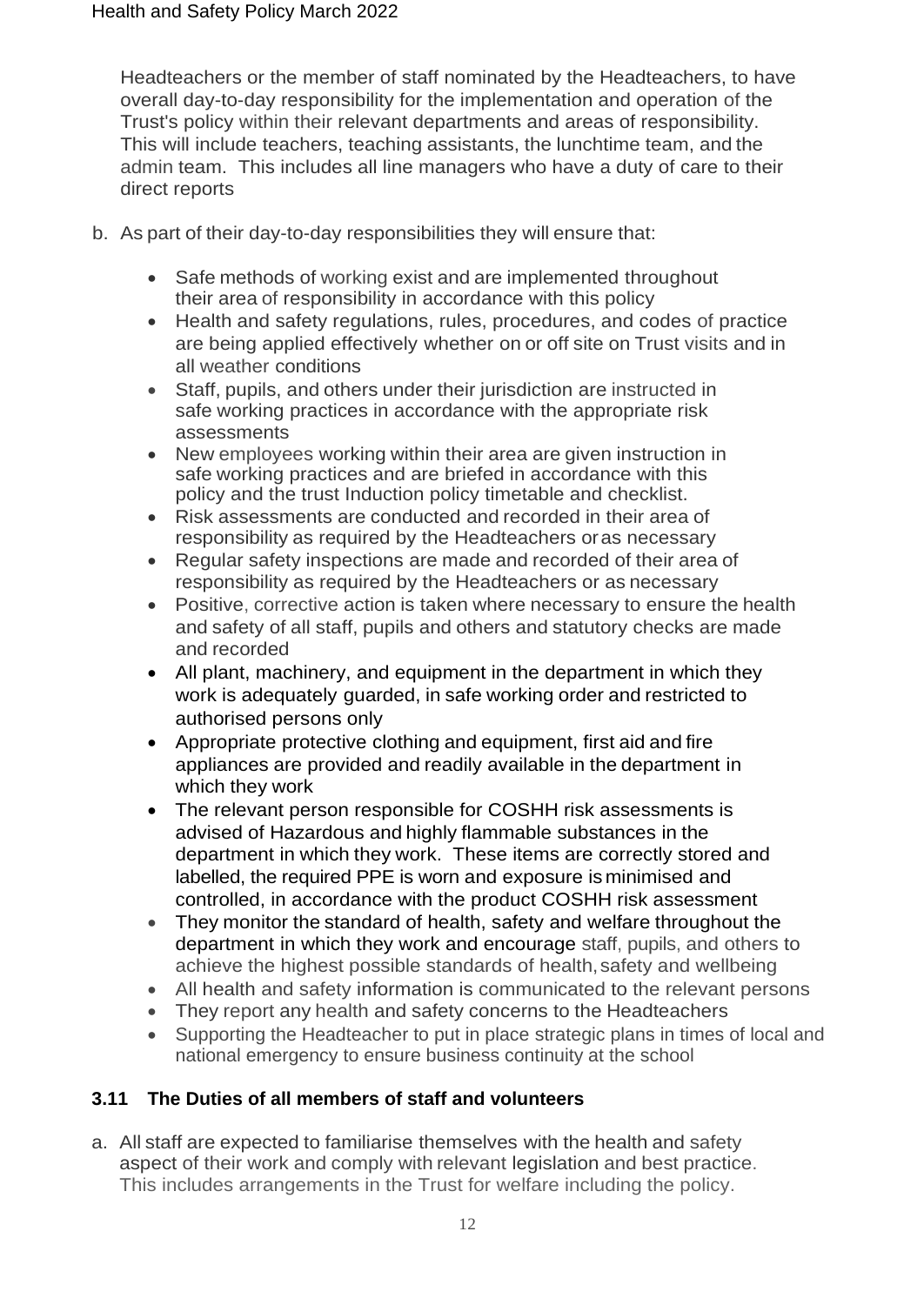- b. All staff have a responsibility to:
	- Take reasonable care of their own health, safety and welfare and that of any other persons who may be affected by their acts or omissions at work, irrespective of location, including when working alone or supporting those who are working alone and driving
	- Follow agreed working practices, safety and security procedures and policies including when driving and when off site
	- Report any Health and Safety concern to the school Facilities Manager or a member of the Senior Leadership Team and follow up if necessary action is not taken within a reasonable timescale.
	- Report any accident, near misses, and incidents of violence, including verbal abuse or any hazard in a timely manner
	- Ensure health and safety equipment is not misused or interfered with
	- Not use equipment for which training is required unless training in the safe use of equipment has been provided
	- Undertake training and maintain a level of competence and understanding of procedures
	- Ensure that children are handed over safely at the beginning and end of day and at collection points
	- Be aware of and act on information about individual pupils or special circumstances e.g. school visits
	- Keeping up to date next of kin and other contact details for use to maintain safety
	- Set a safeand positive example to others
	- Adhere to strategic plans in times of local and national emergency to ensure business continuity at the school.

# **3.12 Particular responsibilities of class teachers.**

- a. The safety of pupils in classrooms is the responsibility of the class teacher. If for any reason this responsibility cannot be accepted, it must be discussed with the Headteacher before any activities take place.
- b. A class teacher is expected to:
	- Know the emergency procedures in respect of fire and first-aid and the special safety measures to be adopted in his/her own teaching areas and to ensure that they are applied
	- Exercise effective supervision of pupils and ensure that they know of the general emergency procedures in respect of fire and first-aid and the special safety measures of the teaching area
	- Give clear instructions and warnings as often as necessary (notices, posters and hand-outs are not enough)
	- Ensure that pupils' coats, bags, cases etc. are safely stowed away
	- Integrate all relevant aspects of safety into the teaching process and, if necessary, give special lessons on safety
	- Follow safe working procedures personally
	- Speak to the Headteacher regarding the need for protective clothing, guards, special working procedures etc. where necessary
	- Be aware of and follow all H&S related policies which relate to activities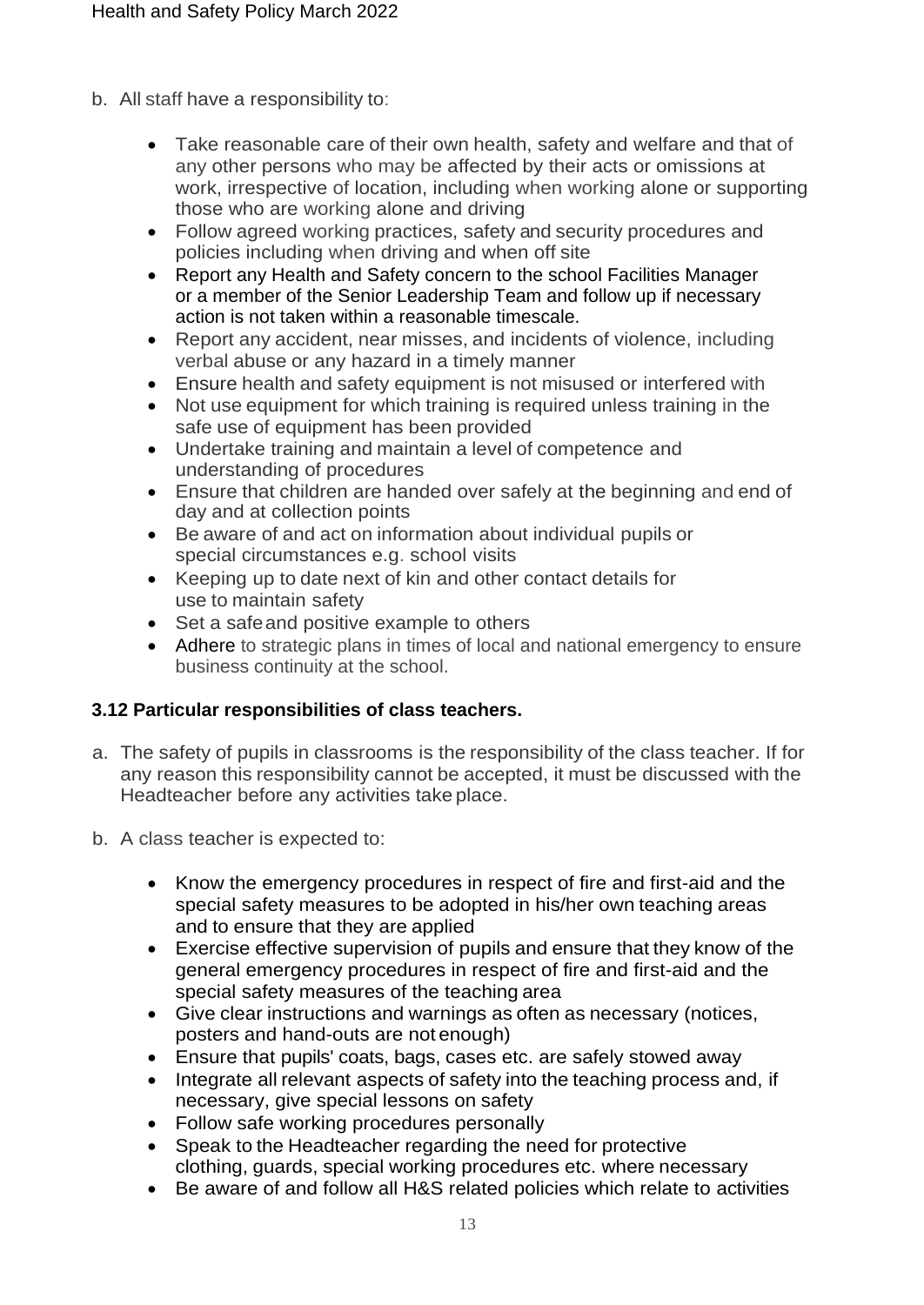they supervise or undertake whether on or off site or on Trust visits and in all whether conditions

• Be aware of any specific issues of individual children e.g. Health Care Plans, Allergies, PEEPS etc

N.B. These rules apply to trainee teachers who must be made aware of their responsibilities by both the Initial Teacher Trainee Co-Ordinator (or equivalent) and their mentor.

**3.13 School Facilities Managers with delegated responsibility for Health and Safety** (this may include Business Managers and Site Managers)

a. In addition to the duties of all staff members, School Facilities Managers are required to:

- Support the Headteacher in ensuring that safe working practices and procedures are in place across the school
- Support the Headteacher in ensuring that safe working conditions exist
- Monitor accidents three times a year and report the information to the **Headteacher**
- Participate in a walk of the premises with the Headteacher, the nominated governor for Health and Safety, and the Trust Facilities Manager 3 times a year
- Provide a report to the Headteacher for submission to the LGC and Trust Central team which provides a clear position on Health and Safety at their school
- Ensure that requirements set out in a strategic plan, in place during times of local or national emergency, that relate to Health and Safety and premises are delivered

# **3.14 School Site Managers/ / Maintenance Staff**

a. All staff in these roles have the additional responsibility to:

- Ensure the relevant training has been received for a task before undertaking it
- Bring to the attention of the Headteacher any Health and Safety concerns that they encounter in their role as Site Manager/ Maintenance Team member.
- Comply with the trust check and reporting system, ensuring all Health and Safety checks are completed on time and recorded
- Ensure the security of the site at all times
- Ensure that all fire systems are operational and all checks have been recorded
- Ensure risk assessments are completed for all relevant tasks and control measures implemented and followed
- Ensure PPE is worn where highlighted on risk assessment and any requirements regarding the use COSHH regulated products is followed
- Devise a work schedule that reduces the risk to other staff members, pupils and visitors and share this with the Headteacher/ Business or Facilities Manager when appropriate

# **3.15 Administrative Staff**

a. In addition to the duties of all staff members, members of the Administration teams at each school are required to:

• Ensure that they protect the pupils, staff and premises at a school by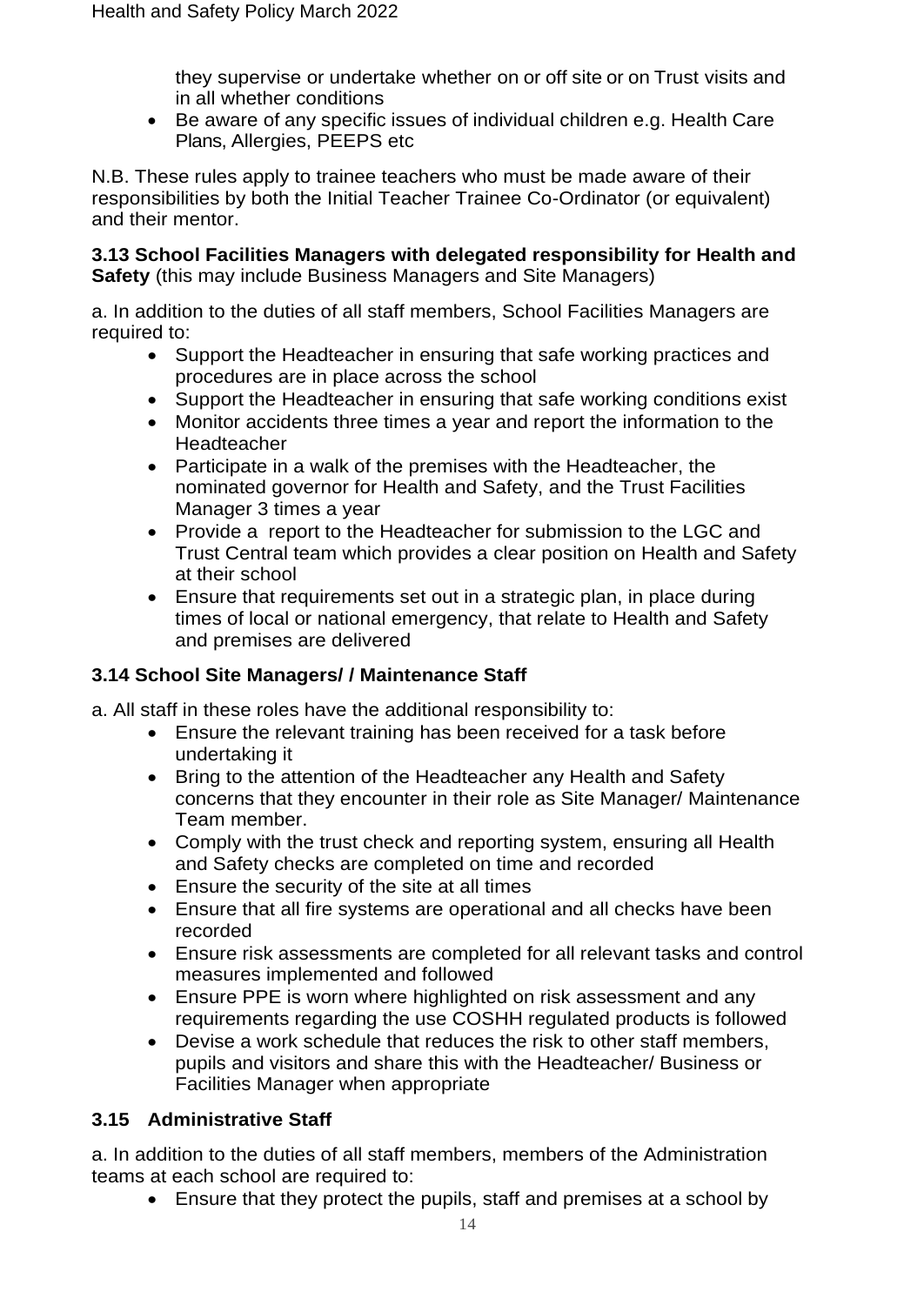being confident as to a visitor's identity before granting them entry to the school

- Ensure that data relating to accidents and near misses at the school for pupils, staff, contracts and visitors is collated on a regular basis (at least 3 times a year) and is provided to the person responsible for Health and Safety at the school
- Bring this policy and any other relevant Health and Safety information to the attention of hirers, contractors or any other visitors to the school
- Ensure that all required information and medication is brought out of the school in times of emergency evacuation
- Provide all contractors with the Asbestos Register for the school and ensure that they sign to say that they acknowledge its contents

#### **3.16 Staff consultative arrangements**

a. The Board of Trustees through the CEO, will plan for full and proper consultation with employees on relevant health and safety matters. Any nominated Safety Representatives will be offered a role in these consultations.

#### **3.17 Hirers, Contractors and all other uses of school premises.**

- a. Policies, procedures, and further information can be found in the Health and Safety Management File in Trust School offices. This policy and any other relevant information will be brought to the attention of hirers, contractors, and others at each visit by the office staff at each school
- b. The Headteachers will put in place arrangements to ensure that hirers, contractors, and others who use the Trust premises conduct themselves and carry out their operations in such a manner that all statutory and advisory safety requirements are met at all times.
- c. When the premises are used for purposes not under the direction of the Headteachers, then the principal persons in charge of the activities for which the premises are in use will be expected to maintain the safe practices as indicated in section 3 of this document.
- d. When the Trust premises or facilities are being used out of normal school hours for a school-sponsored activity then, for the purposes of this policy, the organiser of that activity, even if an employee, will be treated as a hirer and will comply with the requirements of this section.
- e. When the premises are hired to persons outside the employ of the Trust it will be a condition of all hirers, contractors and others using the school premises or facilities that they are familiar with this policy, that they comply with all safety directives of the school and that they will not, without the prior consent of the Headteacher:
	- Introduce equipment for use on the schoolpremises.
	- Alter fixed installations
	- Remove fire and safety notices or equipment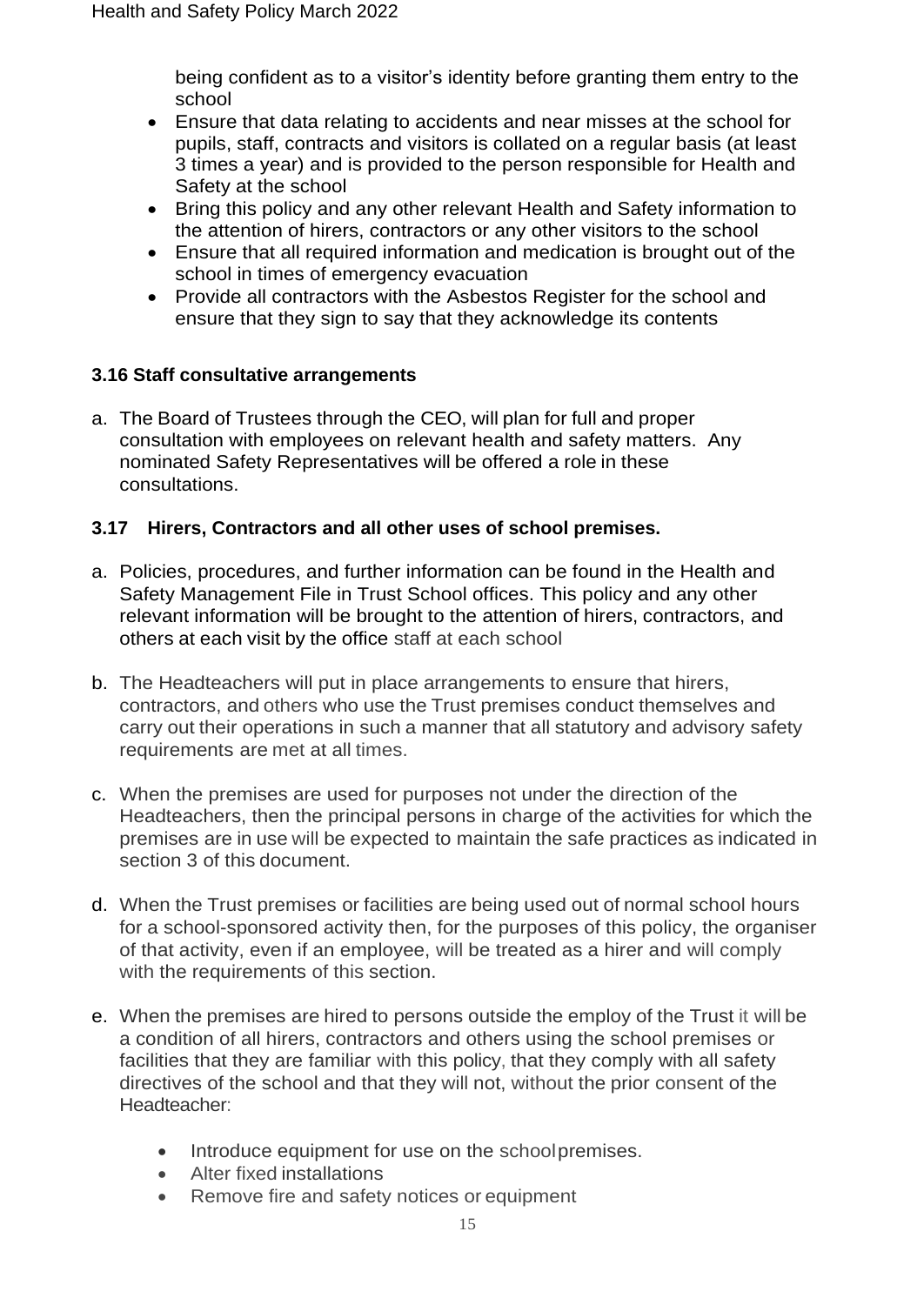- Take any action that may create hazards for persons using the premises or the staff or pupils of the Trust
- f. All contractors who work on the Trust premises are required to ensure safe working practices by their own employees under the provision of the **Health and Safety at Work Act 1974** and must pay due regard to the safety of all persons using the premises.
- g. In instances where the contractor creates hazardous conditions and refuses to eliminate them or to act to make them safe, the Headteachers will take such actions as are necessary to prevent persons in his or her care from risk or injury. This may include requiring the contractor to stop work or leave the site. Trust Contractor Guidelines must be followed prior to work commencing.
- h. Each school will draw the attention of all users of the Trust premises (including hirers and contractors) to Section 8 of the **Health and Safety at Work Act 1974,** which states that no person shall intentionally or recklessly interfere with or misuse anything which is provided in the interests of health, safety, or welfare.

# **4. Part 3 - Arrangements**

a. The Board recognises that, in order to achieve their aims and objectives and thereby demonstrate commitment to H & S, it is imperative that supporting policies and procedures are in place. To that end, this section gives details on the specific systems and procedures that exist.

# **4.1 Significant and Critical Incidents**

- a. Schools in Pickwick Academy Trust may need to respond to an incident in which life is threatened or lost. Though the exact response will vary according to circumstances a Trust Business Continuity plan is in place to inform those involved in dealing with such an incident. It was written in consultation with Trustees, Executive Team members, Headteachers and support agencies.
- b. Every situation will vary according to the circumstance but the principals outlined within this plan should be used according to the trauma being handled.

# **4.2 Emergencies (including Fire)**

- a. Policies, procedures, and further information can be found in the Health and Safety Management File in all Trust School Offices**.**
- b. A specific Fire Manual contains all information relevant to Fire, including:
	- Fire Evacuation Plans
	- Tri-annual Risk Assessment
	- Annual Fire Risk Assessment
	- Personal Evacuation Plans
	- Evidence of Fire Drills, time taken, any issues encountered
- c. These procedures will indicate the actions to be taken in the event of a major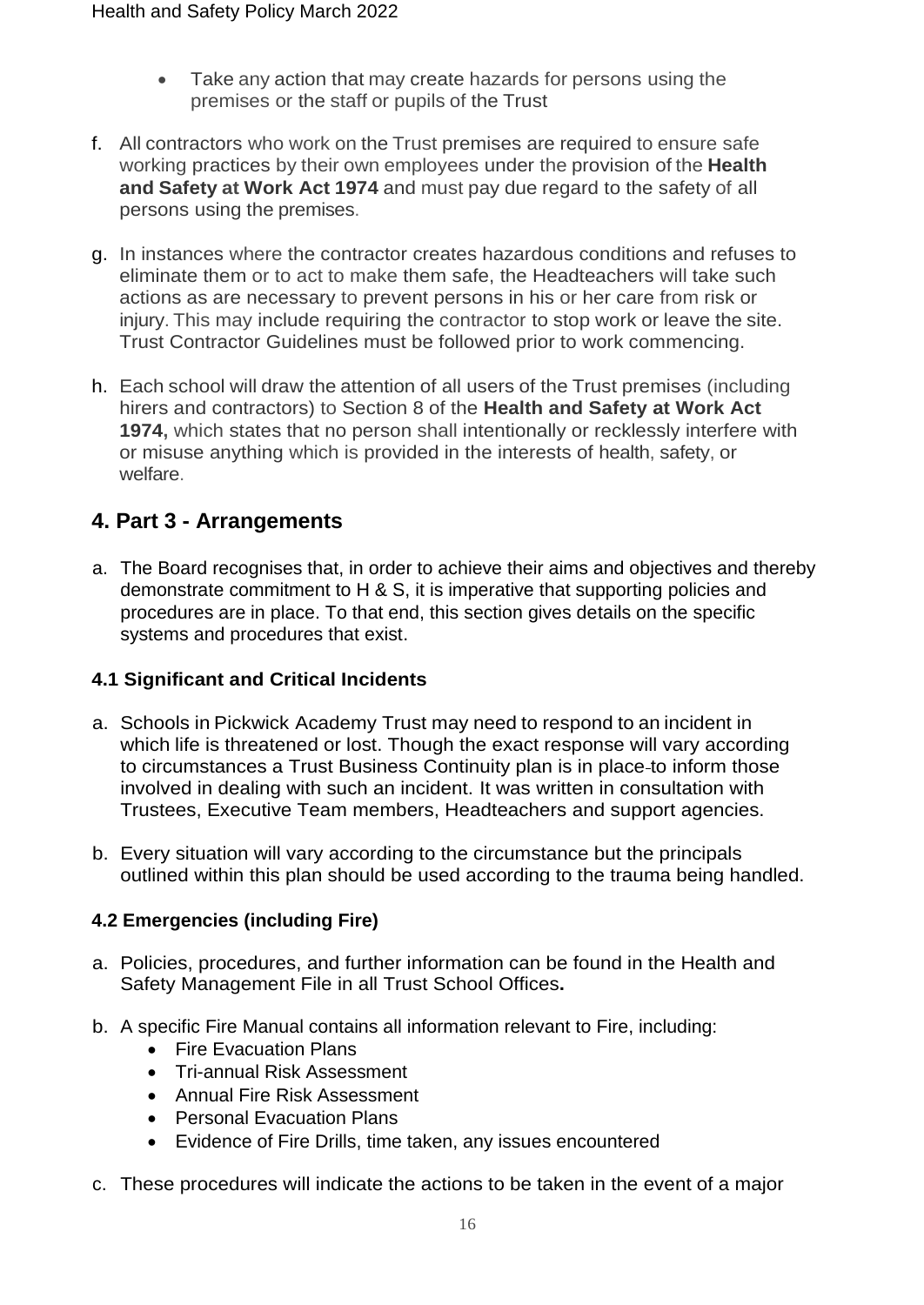incident so that everything possible is done to:

- Save life
- Prevent injury
- Minimise loss
- d. Staff and pupils will regularly rehearse the procedures. Confirmation of such rehearsals will form part of the regular Health and Safety report which is shared with the Local Governance Committee and sent to the trust central team who report to the Board.
- e. The Headteacher is responsible for certifying that procedures for ensuring that safety precautions are properly managed will be discussed, formulated and effectively disseminated to all staff
- f. Staff will receive fire safety training to ensure they understand the procedure for fire drills and the use of fire extinguishers.
- g. The evacuation of visitors and contractors will be the responsibility of the person they are visiting or working for.
- h. Firefighting equipment will be checked on an annual basis by an approved contractor.
- i. Fire alarms will be tested weekly from different 'break glass' fire points around the school, and records will be maintained and held in the School Health and Safety Management file.
- j. Emergency lighting will be tested on a monthly basis by site staff and annually by an external contractor , and records will be maintained and held in the school office.

# **4.3First Aid**

- a. A risk assessment will be completed to ensure that the arrangements for first aid provision will be adequate to cope with all foreseeable major incidents.
- b. Supplies of first aid materials will be held at various locations in each school. These locations will be determined by Headteachers. They will be prominently marked and all staff will be advised of their position. The materials will be regularly checked by nominated staff and replenished where necessary.
- c. Headteachers will ensure that that the required number of qualified first aiders as calculated as part of the risk assessment for First Aid are available, both on site and at any trust-related activity.
- d. A record will be made of each occasion any member of staff, pupil or other person receives first aid treatment either on the trust premises or as part of a trust-related activity. These records will be kept in accordance with the trust policy on holding such information (see GDPR handbook for reference to the current retention schedule).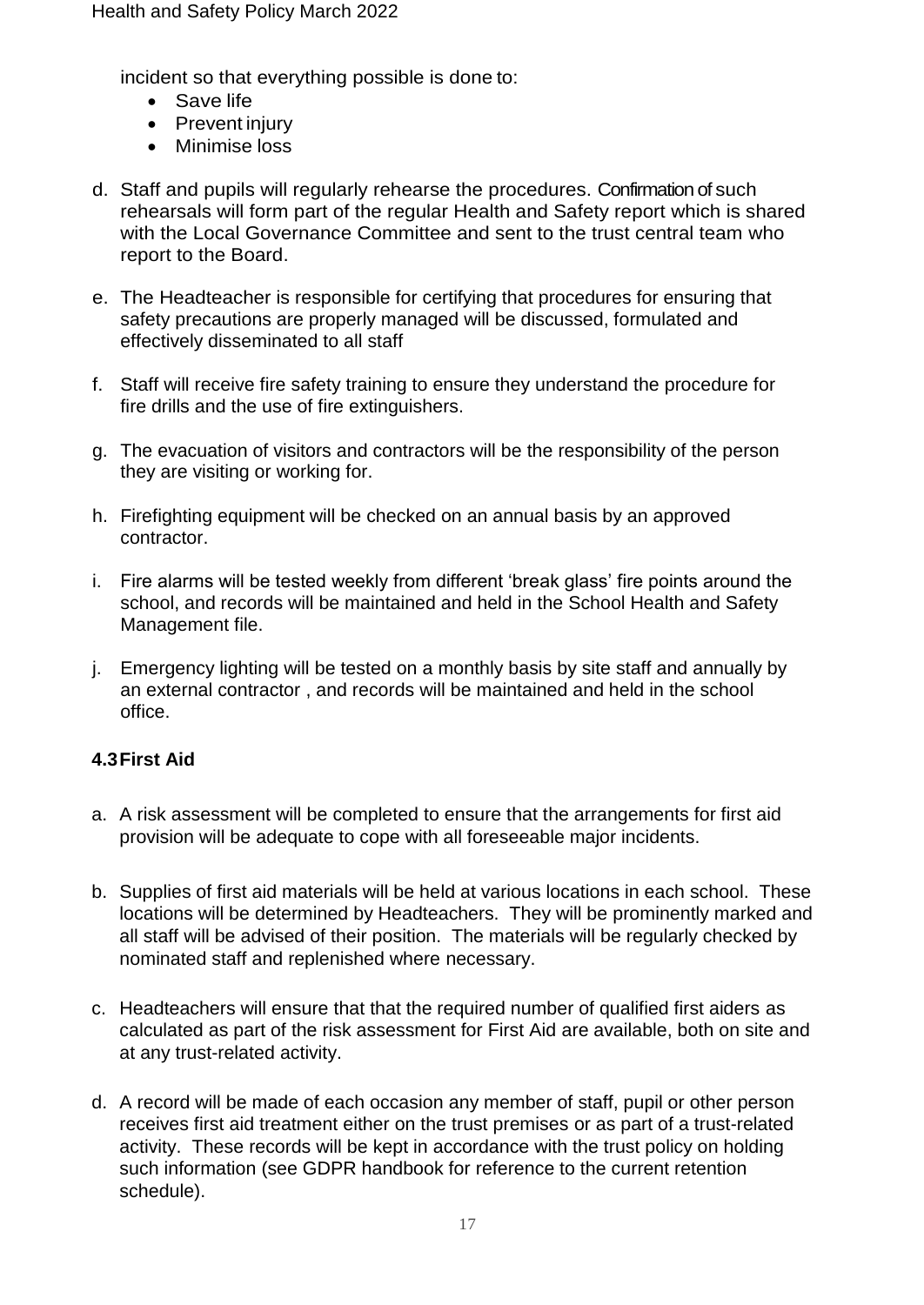# **4.4 Legionella Management**

- a. The following steps outline the Board's commitment to the effective management of the risks associated with legionella and in so doing demonstrates compliance with the law. The Board, as an employer in control of multiple premises, is responsible (Duty Holder) for assessing the risk and undertaking precautionary measures to reduce the risks of exposure to legionella.
- b. The Head of School/ Headteacher at each school will act as the Appointed Responsible Person on behalf of the Board and will ensure legal compliance by undertaking the following:
	- Identifying and assessing sources of risk relating to Legionella from class activities and water systems on premises
	- Creating a Scheme of Works (Management plan) to manage such risks using the information contained in the latest Legionella Risk Assessment.
	- Ensuring day to day adherence to the Scheme of Works to ensure safe working conditions
	- Keep and maintain the correct up-to-date records of risks and control measures implemented
	- Undertake any other duties in respect of legionella management that are deemed necessary.
	- **Ensure that, in the event of a positive test result for legionella bacteria, all aerosols are immediately isolated and prevented from being used, the Water Hygiene contractor is contracted and the necessary corrective treatment takes place at the earliest opportunity.**
- c. In order to achieve the above the Responsible Person will engage the services of a person /organisation competent in all aspect of legionella management and in order to identify such persons/organisation will consider consulting the **Legionella Control Association**.
- d. In order to determine the level of risk and the counter measures required, the following testing programme will be implemented as a minimum in all schools, intervals may change according to the latest risk assessment for the school:
	- A Risk Assessment carried out by a competent person to identify any hazards – as a maximum of every 2 years or following any significant alteration/work to water services.
	- Weekly flushing of little used outlets.
	- Monthly recording of hot and cold temperatures at sentinel taps and a random selection of taps.
	- Annual Water sampling.
	- Quarterly dismantle, clean and descale showerheads and tap heads.
	- Annual tank inspection and disinfection.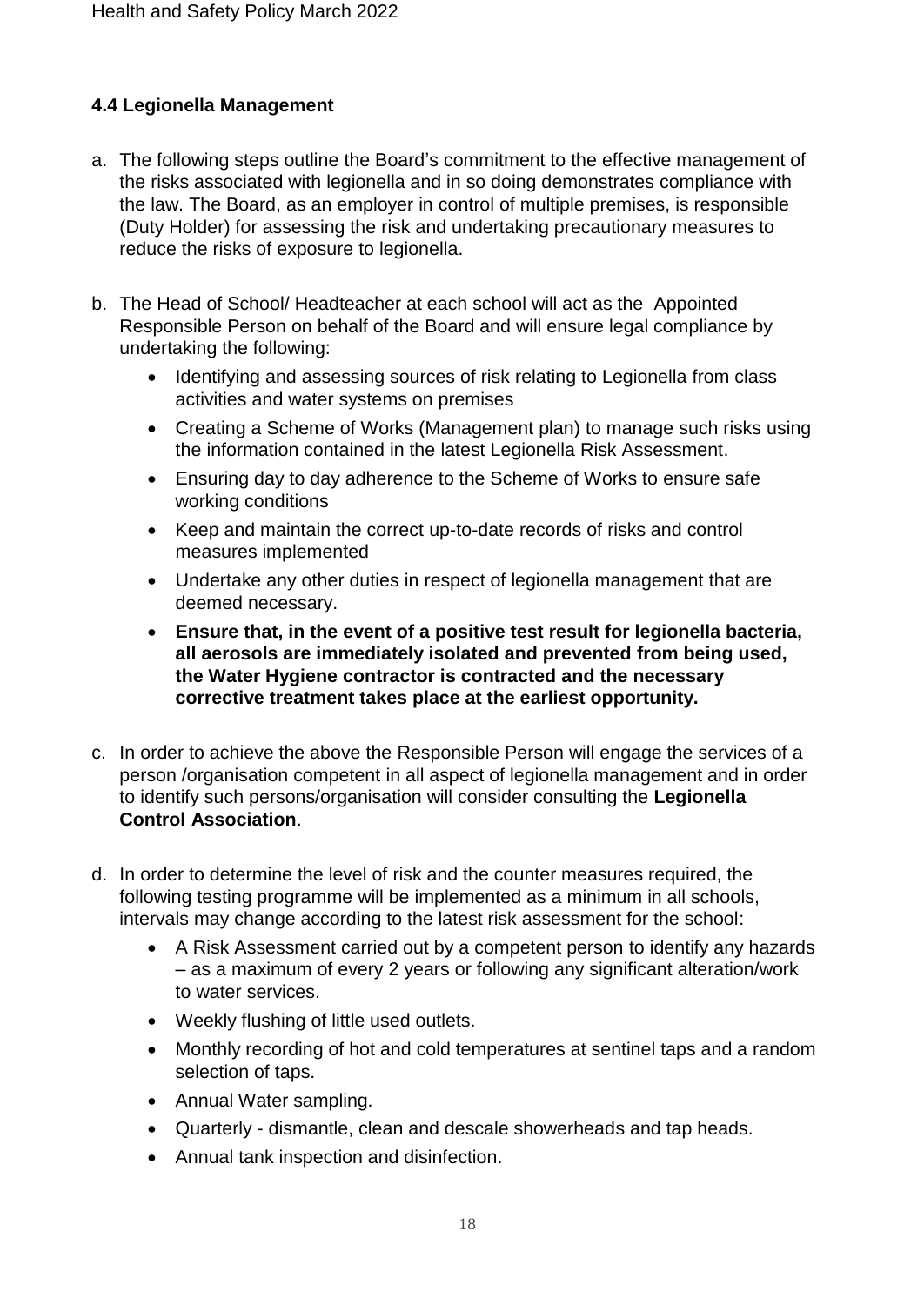e. The Duty Holder must ensure records are kept in relation to all aspects of Legionella Management and there are held for a period of at least 5 years.

# **4.5 Asbestos Management.**

- a. Asbestos is the common name for a variety of naturally occurring silicate minerals that are fibrous in structure. It was used for multiple purposes in the building industry from the 1950's through to the 1980's. Any building built before 2000 (including schools) could contain asbestos.
- b. Danger arises when asbestos is damaged -through impact and scrapes sustained by any building over the years- or disturbed by cutting, drilling or ripping. In the main, when left undisturbed, asbestos does not cause a risk.
- c. The Board recognises its clear responsibility and legal obligations to the control and management of asbestos. To that end the Board appoints the Head of School/ Headteacher at each school as the Responsible Person and this person will ensure that the following is in place:
	- An Asbestos Management Survey is undertaken to confirm, locate and assess the condition and extent of any potential asbestos or asbestos containing materials (ACM's). A Management Survey is used during the normal occupation and use of a building.
	- A Refurbishment and Demolition survey is undertaken when significant building works are scheduled. A Refurbishment and Demolition Survey will be a fully intrusive inspection to gain access to all areas including those hard to reach.
	- An Asbestos register must be held to record the location and condition of all asbestos located by the surveys. This must be kept in paper format, should be a living document and always contain current information.
	- The register must be updated at least annually and as a minimum must include details of the regular inspections undertaken to check the current condition of asbestos, deletions when ACM's are removed and additions when new ACM's are found or deteriorated.
	- The said register must be signed by all contractors, including cleaners, regardless of work to be carried out and they will be made aware of the location and condition of ACMs
	- A management plan that sets out in detail how the risks from these materials will be managed must be held and communicated to all staff and relevant visitors. This must be reviewed at least annually to ensure the arrangements remain relevant and up to date.

# **4.6Risk Assessments**

a. The Management of Health and Safety at Work Regulations 1999 (3) state that every employer shall a make suitable and sufficient assessment of the risks to health and safety of his employees to which they are exposed whilst at work and the risks to health and safety of persons not in his employment arising out of or in connection with the conduct by him of his undertaking.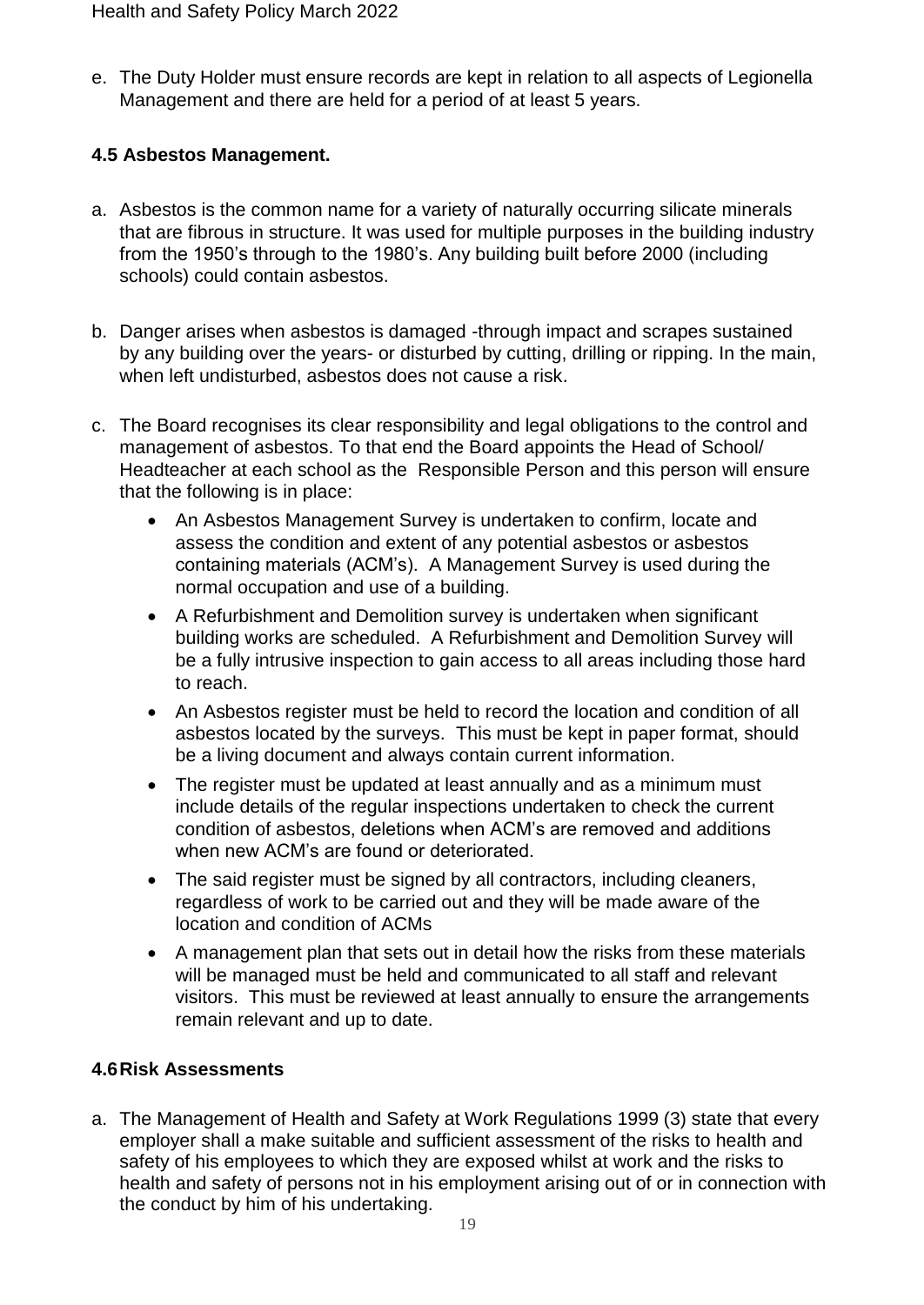Having a robust risk assessment process will not only result in a safer and improved environment but will also reduce the risk of civil action and criminal prosecution.

- b. Risk Assessments are completed for all relevant areas and activities by the person responsible for Health and Safety at each school who has received training in this role. Risk Assessment completion may be done in conjunction with another staff member, for example a class teacher, depending on the risk being evaluated.
- c. The majority of Risk Assessments are reviewed on an annual basis however the frequency may be more frequent:
	- If the risks posed by the activity or environment demand it
	- If the circumstances surrounding the activity or area change
	- Following a serious accident or near miss
- d. As and when a risk assessment is reviewed it will be transferred onto Trust documentation and assessment will be determined using a classroom checklist or hazard menu and a risk matrix.
- e. Risk Assessments are reviewed and moderated across all sites to ensure that there is a common approach regarding the area or activity in question. Revised information regarding such moderation is provided to all trust schools.
- f. Risk Assessments are part of the Health and Safety Management documentation available to all staff members at each school and relevant ones and changes are brought to the attention of staff as part of their induction and in regular team meetings.

# **4.7 Incident and adverse reporting.**

- a. All adverse events, including near misses, must be reported (no matter how small) using the established incident reporting systems which will be put in place in each Trust site by the Facilities Manager (or equivalent) and communicated to staff on each site by the Headteacher.
- b. The recording and reporting of incidents are important because they can enable the Trust and employees:
	- To meet their statutory duties in compliance with the Health & Safety at Work Act and Regulations, the Reporting of Injuries, Diseases, and Dangerous Occurrences Regulations (RIDDOR) and Social Security Regulations.
	- To collect evidence this may later be necessary if proceedings are brought against the alleged assailant and to prepare reports for the Board and Governors.
	- To assist the Trust's insurers should any claim for compensation be made.
	- Tohelp in reviewing policies and informing future risk assessments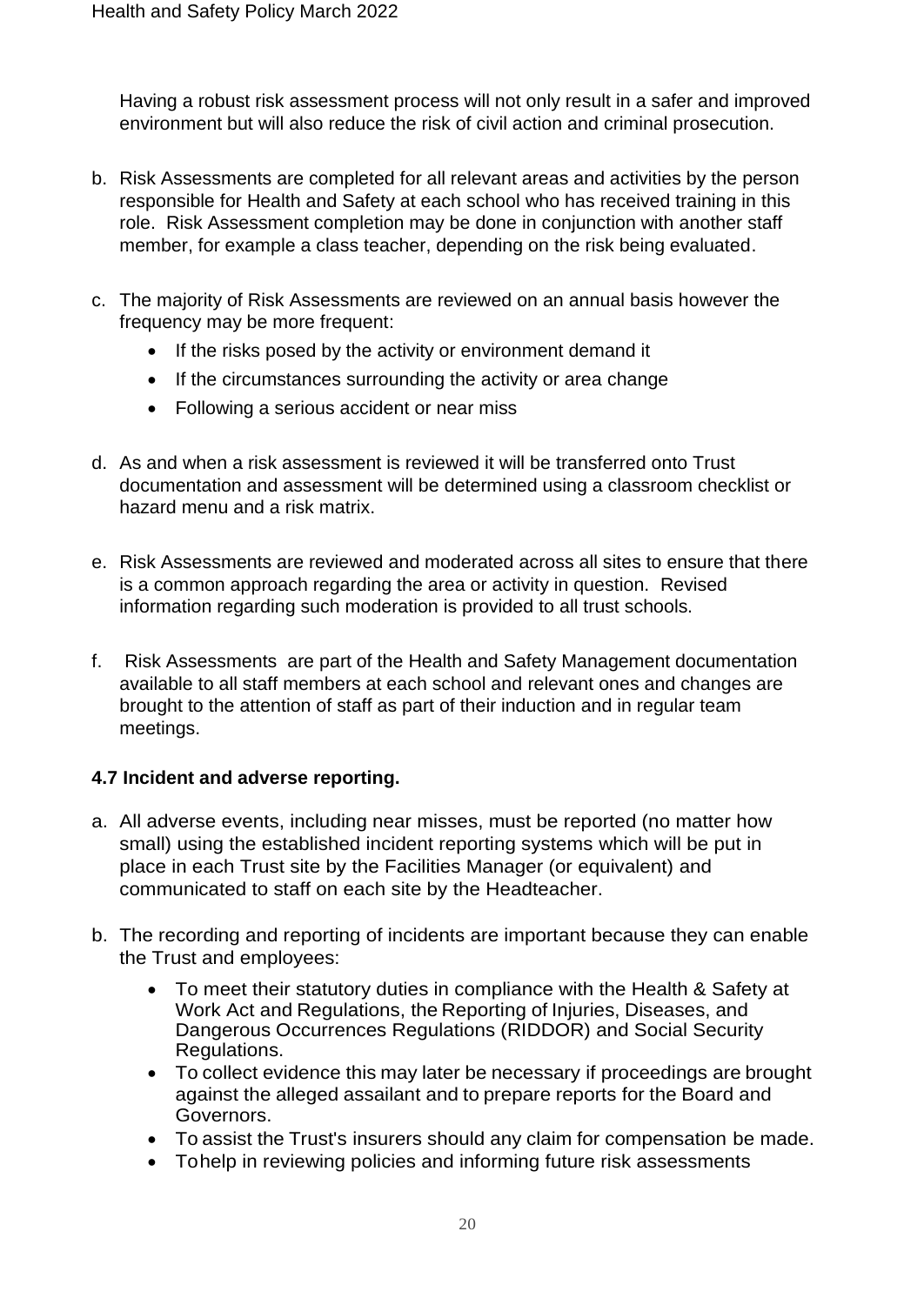# **4.8 Lone Working**

- a. A lone worker is 'someone who works by themselves without close or direct supervision'.
- b. Being alone does not mean one will become involved in an incident and it is therefore permissible to work alone either in isolation or when others are present on site but not necessarily in the immediate proximity. However, when alone there may be an increased risk to the health & safety of employees when working alone and additional precautions may therefore be required.
- c. The Headteacher at each school, or Business Director for the trust central team, will ensure that a risk assessment is completed prior to any staff working alone. This will include:
	- The medical fitness of relevant staff members
	- Any risk of verbal threats or violence.
	- Consideration regarding the suitability of any existing or planned use of chemicals
- d. Staff must ensure that all arrangements for lone working and home visits are adhered to.
- e. Working at height or any potentially high-risk activities must not be undertaken when alone on site.

# **4.9Display Screen Equipment**

- a. Additional legal duties apply to the protection of DSE Users to prevent the onset of any health effects associated with working for long periods or working repetitively in a poor posture.
- b. The person responsible for the completion of risk assessments at each site must ensure that, in accordance with the trust DSE policy, a DSE Workstation selfassessment is carried out by all DSE users:
	- as part of their induction process
	- when a new workstation is set up
	- when there is a change in working practices
	- if expecting a baby
	- if they work at home
	- if they raise a concern
- c. Responsibilities of staff: staff will take active and positive steps to maintain their own health, safety and welfare as well as taking the necessary steps to follow the requirements of the trust Display Screen Users Policy.

# **4.10 Sources of Advice and Technical Assistance**

a. The Trust have appointed Wiltshire Council Health and Safety Department as their 'competent person' and all schools have full access to their supporting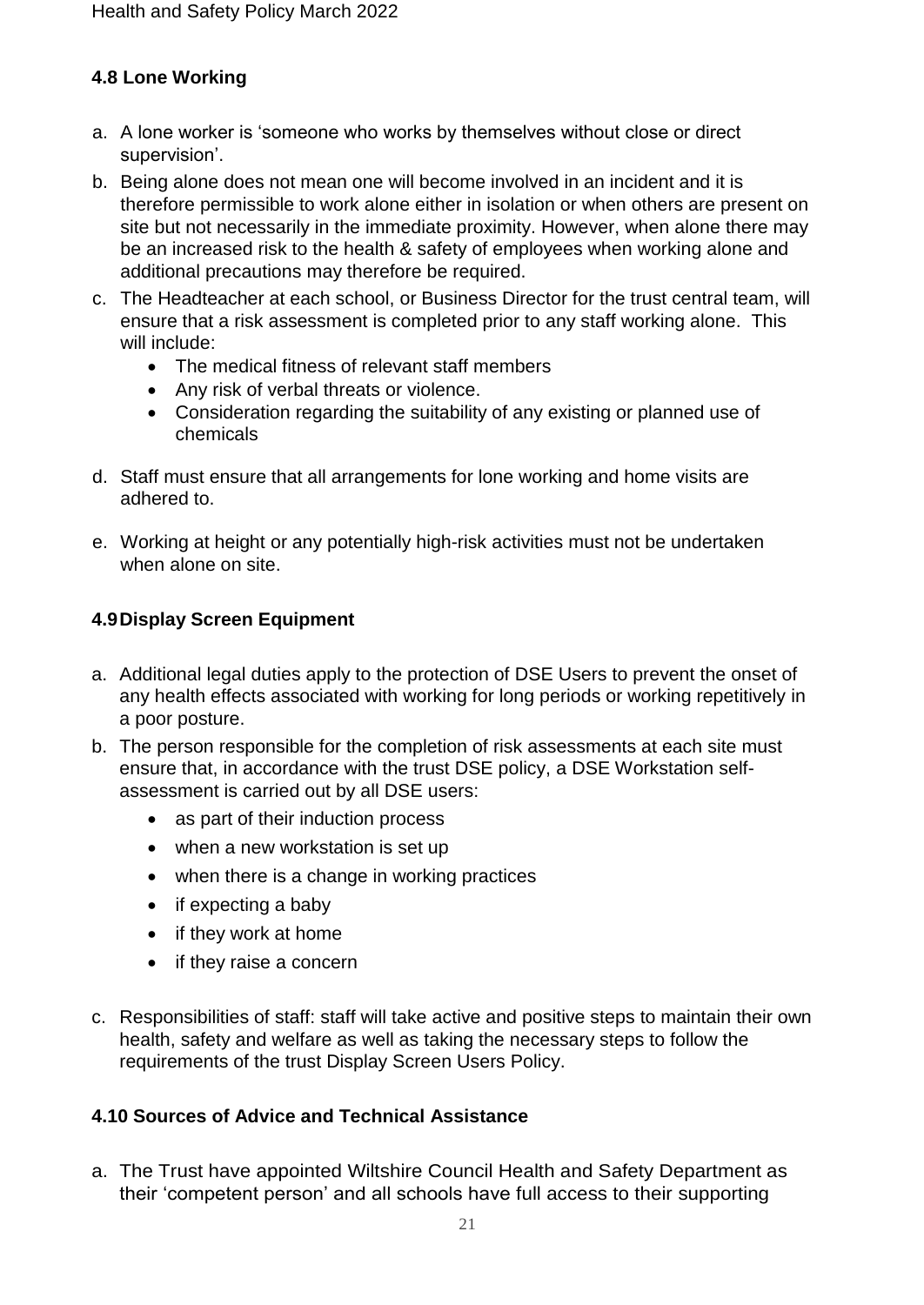policies and procedures.

b. Each school also has access to information and training from Willis Towers Watson, the risk advisors for the Academies Risk Protection Arrangement.

#### **4.11 Specific Procedures**

a. Each Trust school has access to comprehensive information, which can be found in a Health and Safety Management File. Documentation is kept in paper or electronic copy. A list can be found in appendix A. This documentation will be covered as part of any induction.

#### **4.12 Legislation**

- a. This policy has due regard to all relevant legislation and statutory guidance including, but not limited to:
	- Health and Safety at Work etc. Act 1974
	- Management of Health and Safety at Work Regulations 1999
	- Control of Substances Hazardous to Heath Regulations 2002
	- The Workplace (Health, Safety and Welfare) Regulations 1992
	- The Reporting of Injuries, Diseases and Dangerous Occurrences Regulations 2013
- b. The policy will be implemented by the CEO in conjunction with the following Trust policies and additional documentation listed in Appendix A below:
	- Safeguarding and Child Protection Policy for each school.
	- Recruitment Policy
	- First Aid Policy
	- Site Safety and Security Policy
	- Lone Working Policy
	- Display Screen Equipment Users Policy
	- Well-Being Policy
	- Data Protection and Security Policy
	- Induction Policy

# **4.13 Concluding Statement.**

a. Suggestions by any member of staff to improve standards of health and safety are welcomed by the Headteachers. The greatest hindrance to good practice is apathy; the best antidote is the right attitude of mind and the willingness of all involved to contribute. The creation of a safety culture is to be driven by Headteachers.

# **5. Equal Opportunities**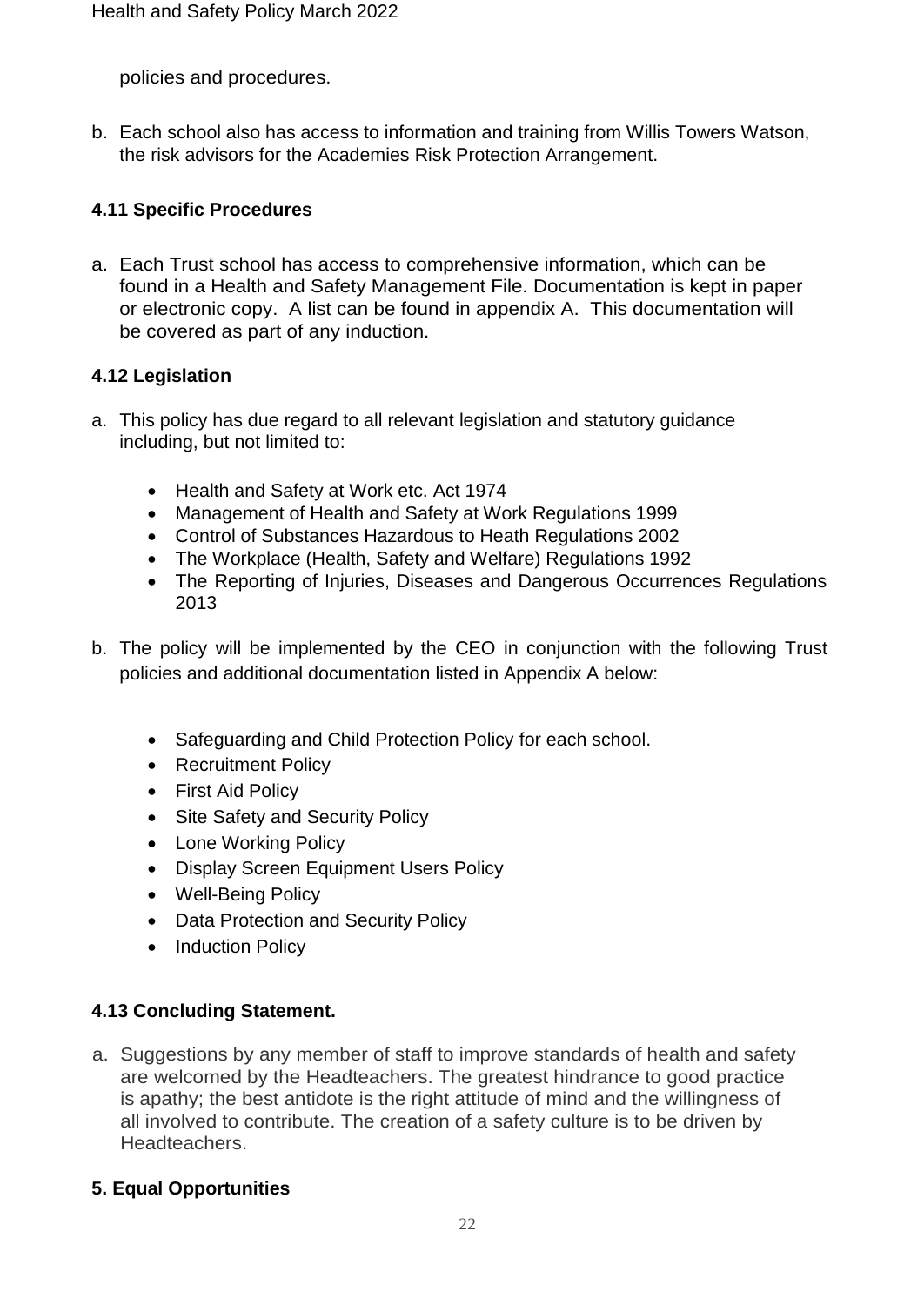a. An Equality and Diversity Impact Assessment has been completed in order to ensure this policy complies with equality obligations outlined in discrimination legislation. We believe the policy positively reflects the aims and ambitions identified in each Trust School's Single Equality Scheme. The policy positively reflects the aims and ambitions of Pickwick Academy Trust.

#### **6. References, acknowledgements and associated documents**

- a. This policy will be implemented in conjunction with other Pickwick Academy Trust polices in the same group of policies.
- b. This policy will be reviewed every year by the Trust Board.

# **7. Appendices**

Appendix 1 – Documents located in the Health and Safety Management file at each school

Appendix 2 – Staff confirmation of acceptance of policy contents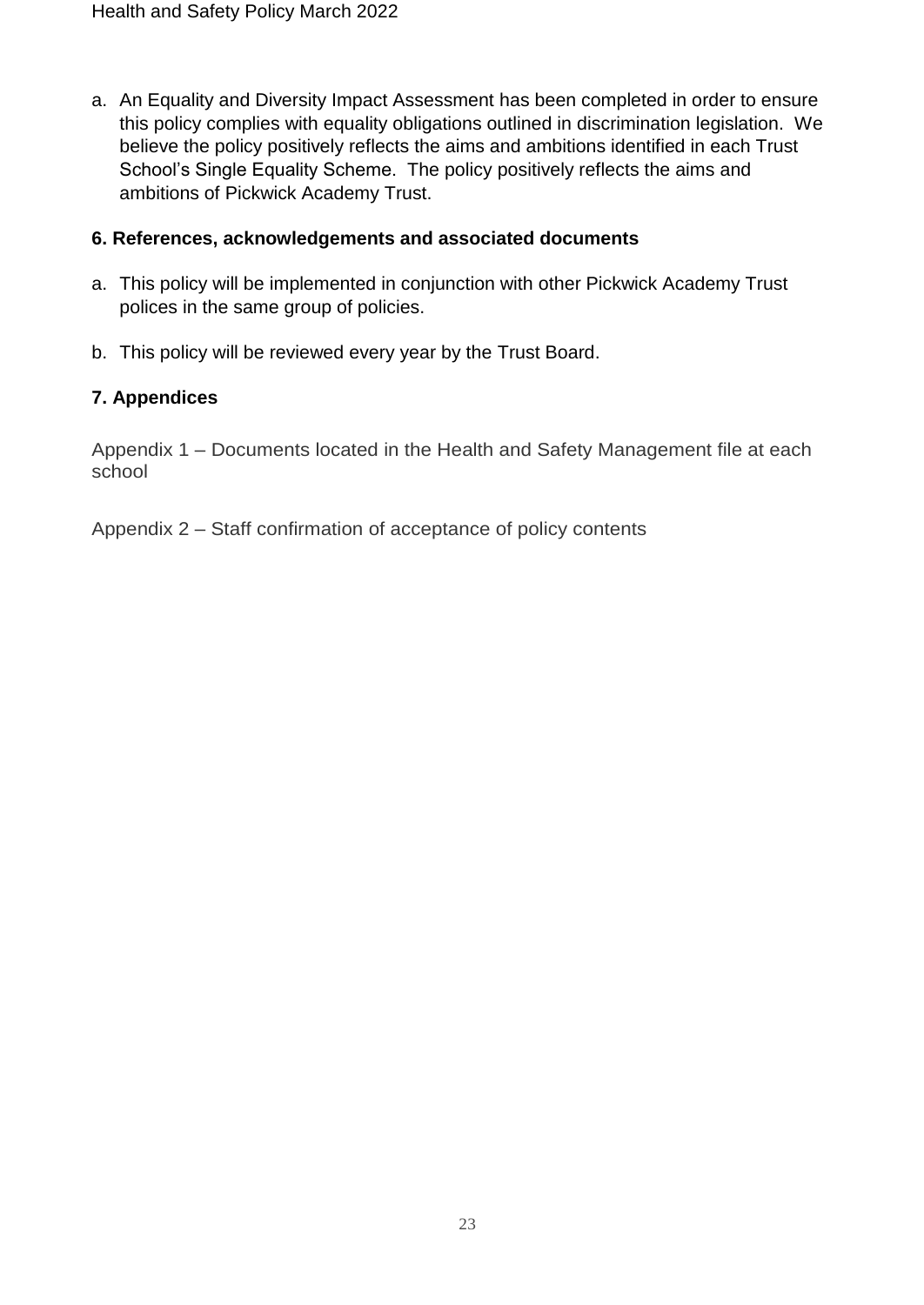**Appendix 1 -** Documents located in the Health and Safety Management file at each school.

# **a. Emergency Conditions**

- Emergency Conditions Information
- Business Continuity Plan

# **b. Site Security**

- Site Safety and Security
- Information for Visitors to the school

# **c. Fire**

- Fire School Zone Map
- Fire Evacuation Procedure including procedures during Lunchtime.
- Emergency Evacuation for Mobility Impaired Students (PEEP's)
- Using Candles

# **d. Harmful Substances**

- COSHH Information (Hazardous Substances) about substances in use (with reference to the manufacturers Material Data Safety Sheets)
- Asbestos Information
- Location of Hazardous Substances and their security

# **e. School Premises**.

- Lettings Policy
- Play Equipment Procedure
- Outside Play Equipment Annual Check
- Hazard Report Form
- Code of Conduct for Parking at schools
- Contracts
- Contractors Guidelines

# **f. Staff Health and Safety**

- Dealing with unacceptable behaviour on School Premises Policy
- Manual Handling Guidance Procedures
- Use of Reasonable Force, Restraint Procedures
- Guidance on Use of Physical Intervention by Staff Serious Incident Record Book(Red)
- Well Being Policy
- Working at Height Information
- Work Experience Procedures
- Reporting forms for accidents of Pupils and Staff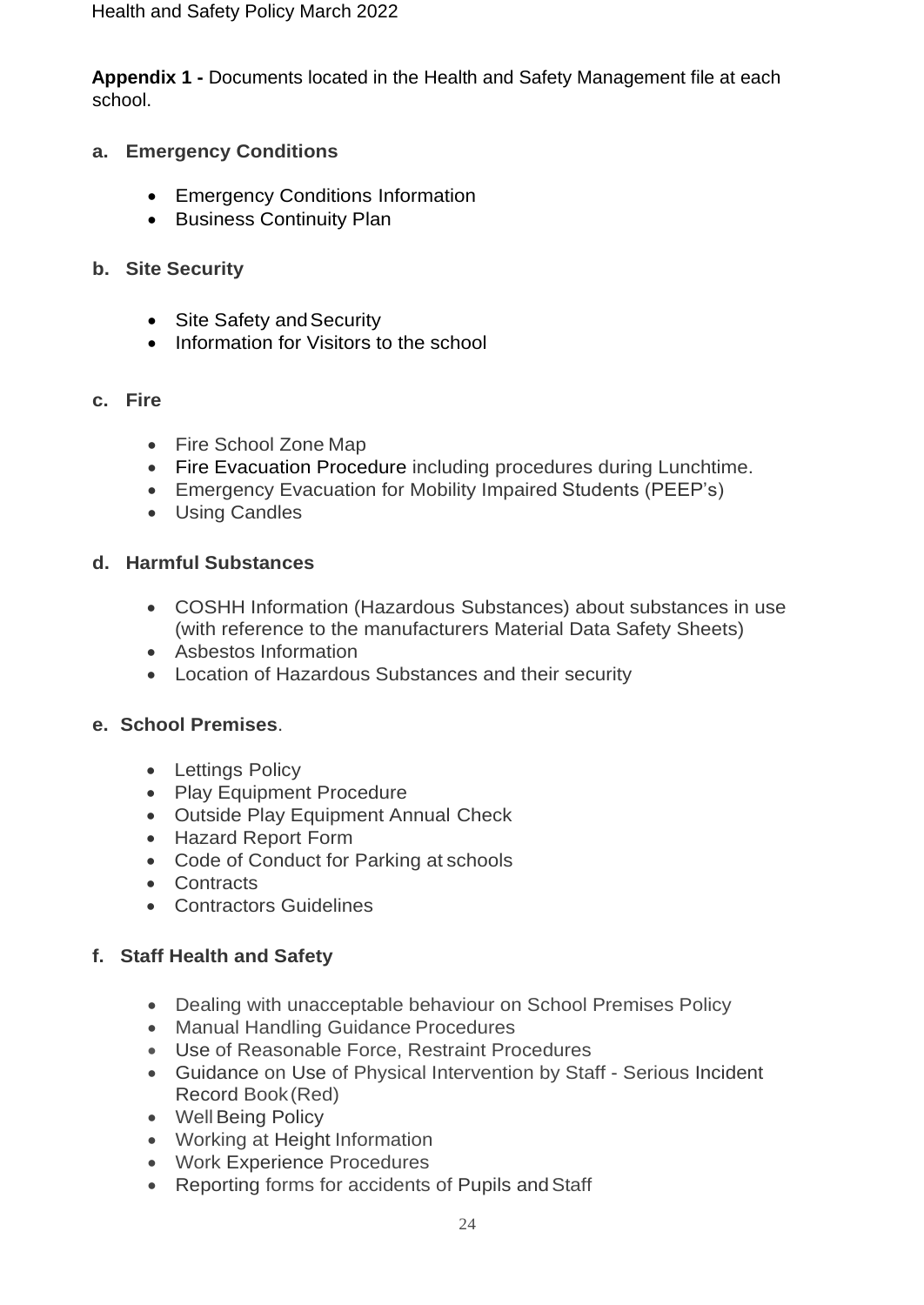- Blank Incident/Behaviour Forms (POD)
- Health and Safety Inspection Paperwork
- Status reports of H&S that inform Trustees (so staff can be aware of current assessment and share responsibility for addressing gaps)

#### **g. School Visits**

- School Visits/Off Site Activities Policy
- Safety in PE

#### **h. First Aid Arrangements**

- First Aid Policy
- List of Qualified First Aiders
- Procedure for dealing with sickness
- Procedure for dealing with accidents

#### **i. Accident Reporting**

- Accident Reporting Procedure
- First Aid Notification to Parents
- Accident Report and Investigation Forms

#### **j. Medicines in Schools**

- Administration of Medicines Policy
- Needle Stick Policy
- Individual Health Care Plans based on pupils' individual needs which will cover issues such as the storage of:
	- o Asthma lnhalers
	- o EpiPen
	- o Buccal Midazolam

#### **k. Diseases and Conditions**

- Control of Communicable Diseases in Schools (Spotty Book)
- Anaphylaxis Information
- Asthma Information
- Flu Pandemic Information
- Head lice

#### **l. Children with Medical Needs**

- Policy for Children with Medical Needs
- Individual Health Care Plans based on pupils' individual needs which will cover issues such as the administration of:
	- o Rectal Valium
	- o Rital
	- o Asthma Inhalers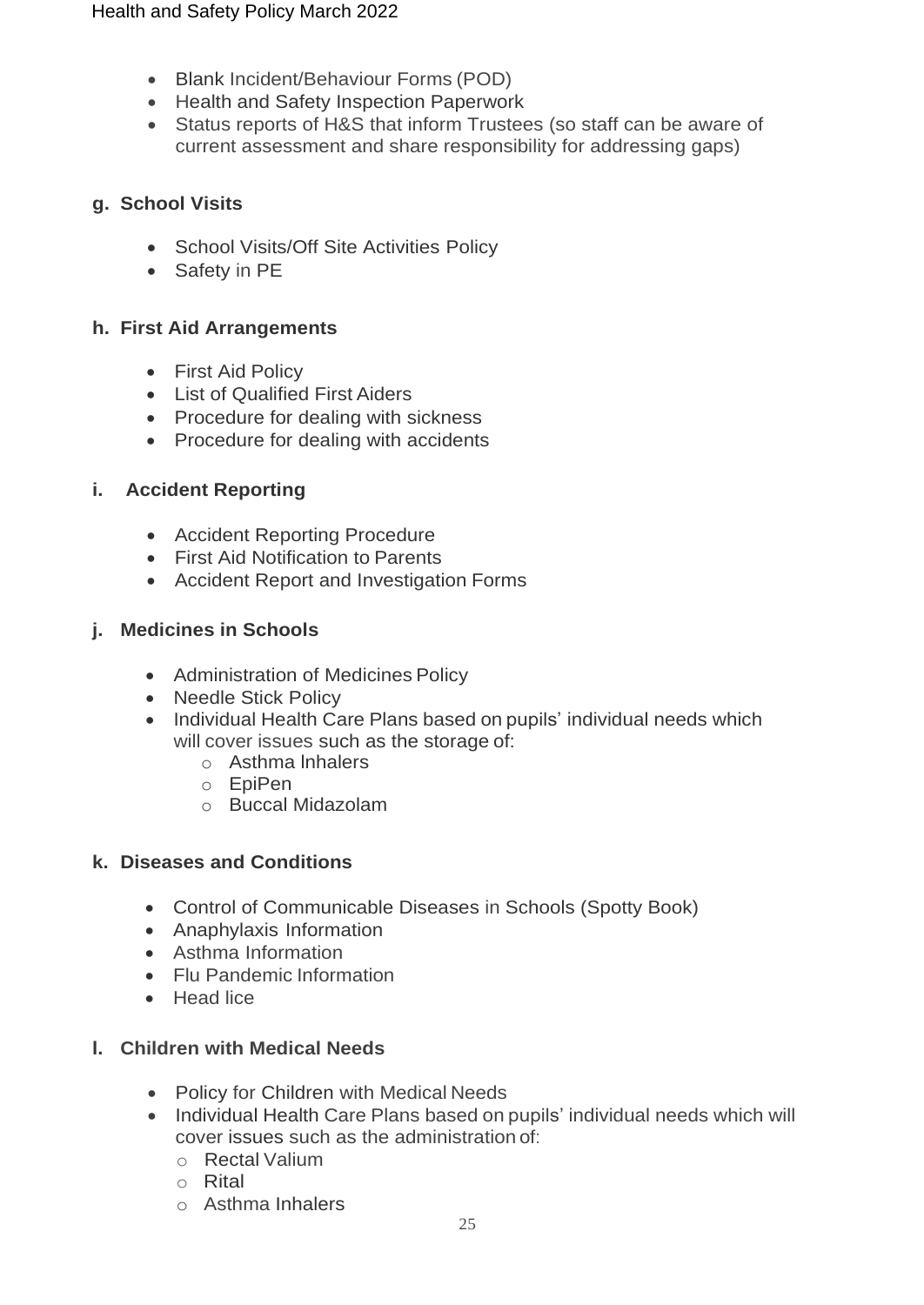#### Health and Safety Policy March 2022

- o EpiPen
- o Buccal Midazolam

#### **m. Personal and Intimate Care**

- Intimate Care Policy
- Toileting Guidelines and Procedures

#### **n. Risk Assessments**

- Risk Register
- Risk Assessment Register
- Risk assessments and associated mitigations

#### **o. Legionella Management**

- Monthly testing
- Risk Assessment
- Scheme of works

#### **p. Asbestos Management**

- Asbestos Management Survey
- Asbestos Refurbishment and Demolition Survey (if relevant)
- Asbestos Register
- Asbestos Management Plan